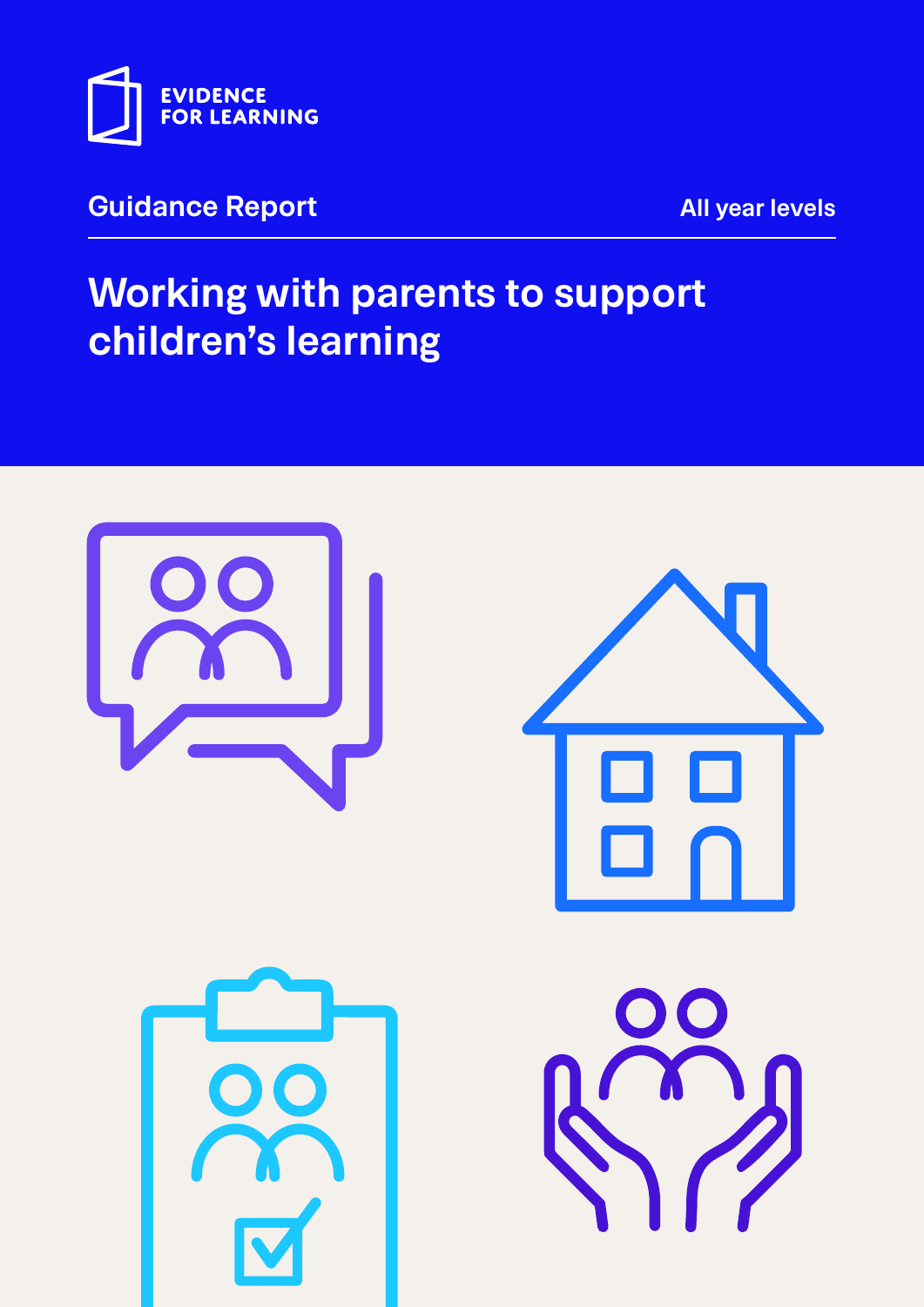This Guidance Report is based on original content from a report of the same name produced by the Education Endowment Foundation (EEF). The original content has been modified where appropriate for the Australian context.

The authors of the original Guidance Report are Dr Matthew can Poortvliet (EEF), Nick Axford (University of Plymouth), Dr Jenny Lloyd (University of Exeter). They were supported by an Advisory Panel and Evidence Review Team, outlined in the ['How was this guide](#page-29-0)  [compiled?](#page-29-0)' section.

Australian content for this Guidance Report was written by Danielle Toon, Matthew Deeble and Susannah Schoeffel (Evidence for Learning).

Evidence for Learning thanks the Australian researchers and practitioners who provided input to and feedback on drafts of this Guidance Report. We acknowledge the expertise and advice of Barbara Barker, Penny Dakin and Diana Harris of the Australian Research Alliance for Children and Youth (ARACY).

The citation for this Guidance Report should be 'Evidence for Learning (2019) Working with parents to support children's learning, Sydney: Evidence for Learning.'

Published November, 2019

This Guidance Report and supporting materials are licenced under a Creative Commons licence as outlined below. Permission may be granted for derivatives, please [contact Evidence for Learning](mailto:info%40evidenceforlearning.org.au?subject=) for more information.



This work is licensed under a Creative Commons Attribution‑NonCommercial‑NoDerivatives 4.0 International Licence.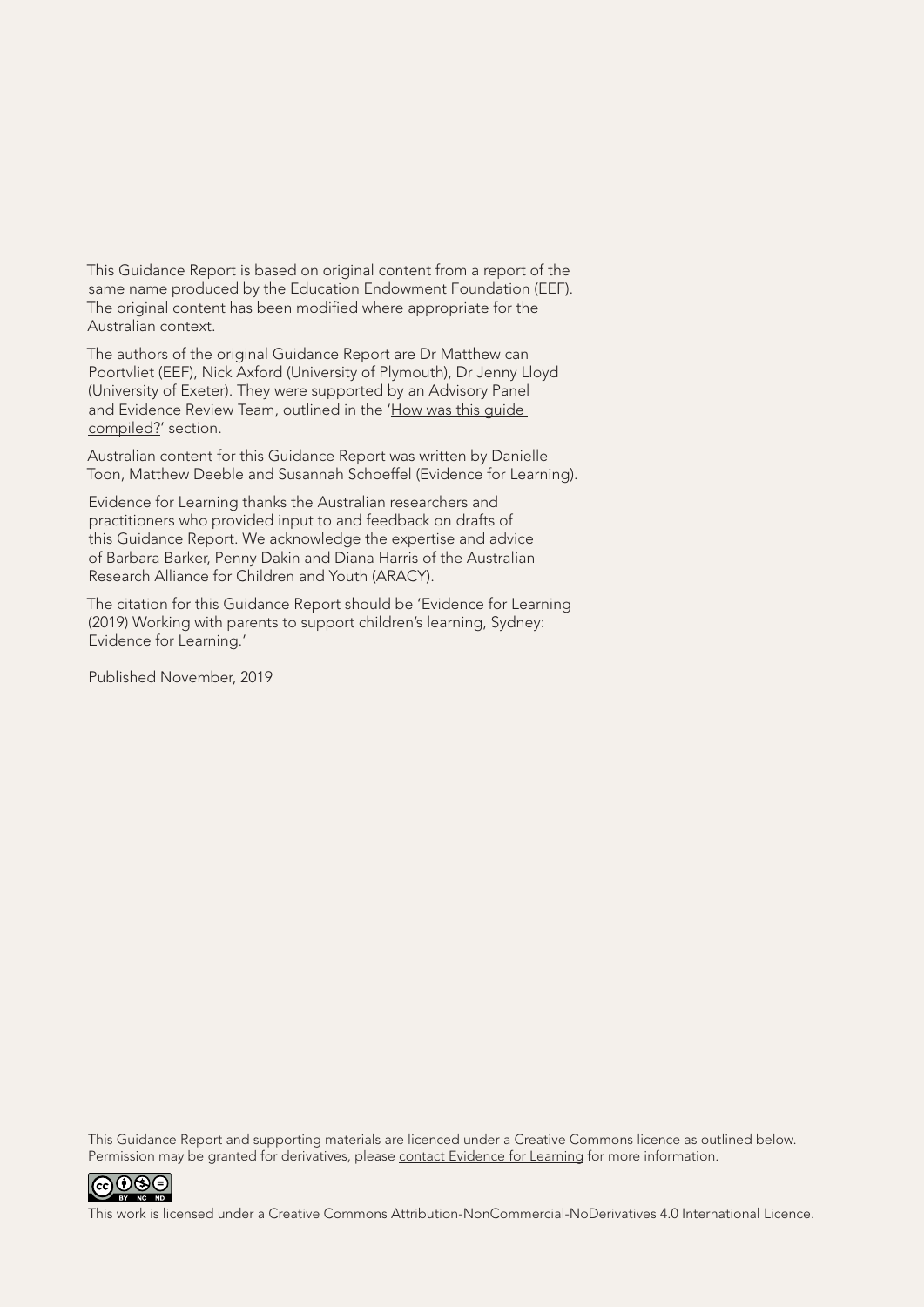# **Contents**

| <b>Foreword</b>                                                                    |    | $\overline{2}$<br>3<br>4                                                                                 |    |
|------------------------------------------------------------------------------------|----|----------------------------------------------------------------------------------------------------------|----|
| <b>Introduction</b><br><b>Summary of recommendations</b><br><b>Recommendations</b> |    |                                                                                                          |    |
|                                                                                    |    |                                                                                                          | 6  |
|                                                                                    |    |                                                                                                          |    |
|                                                                                    | 88 | <b>Recommendation 2</b><br>Provide practical strategies to support learning at home                      | 10 |
|                                                                                    |    | <b>Recommendation 3</b><br>Tailor school communications to encourage positive dialogue about<br>learning | 15 |
|                                                                                    | oo | <b>Recommendation 4</b><br>Offer more sustained and intensive support where needed                       | 20 |
| Acting on the evidence                                                             |    | 24                                                                                                       |    |
| <b>Further reading</b>                                                             |    |                                                                                                          | 27 |
| How was this guide compiled?                                                       |    |                                                                                                          | 28 |
| <b>References</b>                                                                  |    |                                                                                                          | 29 |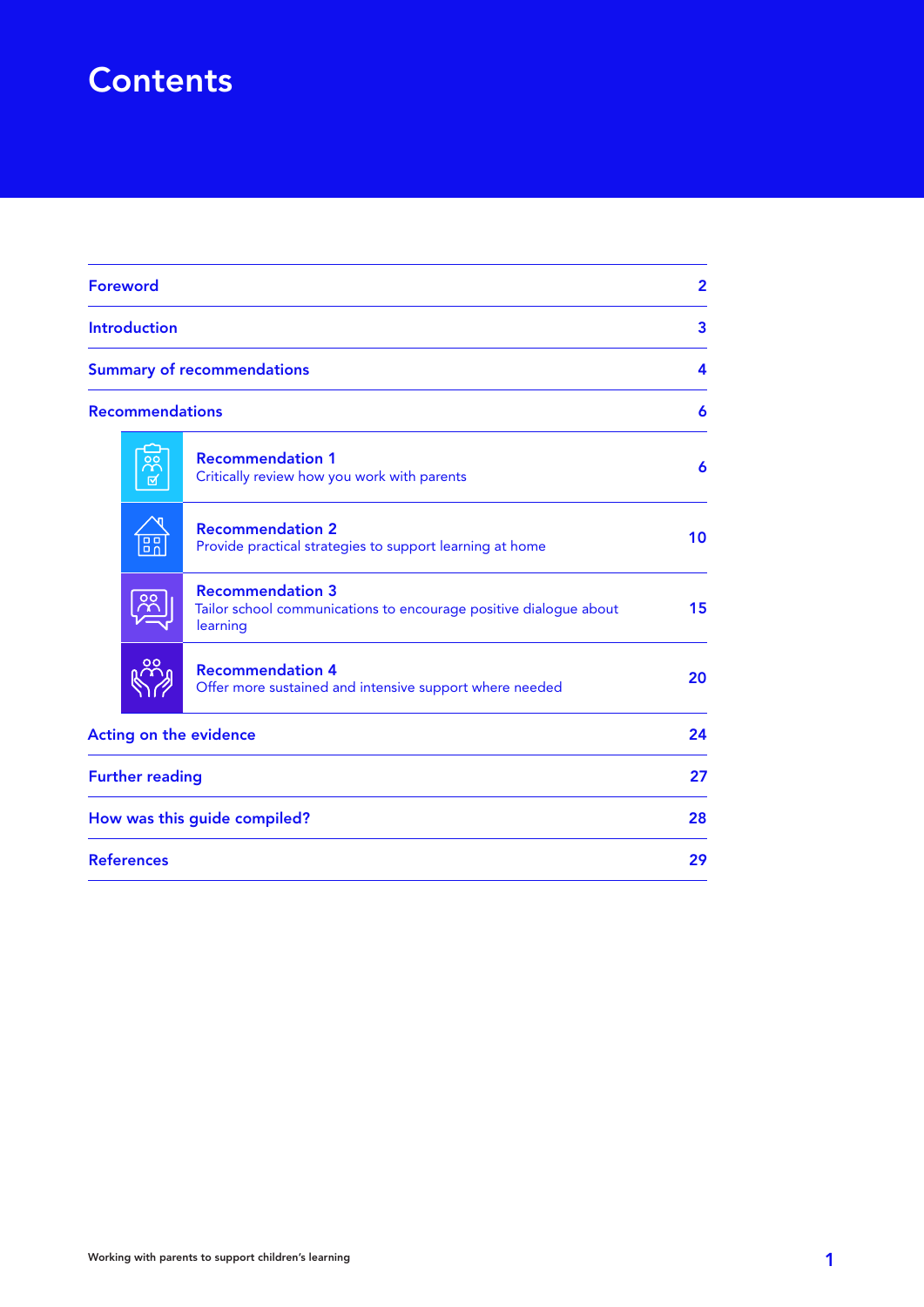## <span id="page-3-0"></span>Foreword

Parents\* form an integral part of school communities across Australia. They play diverse and significant roles, and while the evidence is still emerging in Australia, there is a growing understanding of the important part that parents play in the academic achievement of their child. In particular, the importance of parental expectation as a predictor for student achievement is laid out. Beyond academic achievement, the impact of the home and parental involvement on a student's wellbeing and social development is well documented.<sup>1</sup>

With this understanding, schools can adopt a proactive stance on engaging parents to ensure all students are supported to learn at home and school. For teachers at all career stages, and for school leaders, engaging with parents and community is an important part of professional practice.<sup>2,3</sup>

We appreciate that some families face additional barriers to being engaged with their child's school. Families of Aboriginal and Torres Strait Islander students, students whose families speak a language other than English, or parents who have had negative experiences of school as students, may require personalised support to help get them through the gates.4

The four recommendations that are outlined in this Guidance Report are written with the underlying knowledge that relationships and trust are foundations that cannot be overlooked. A schools ability to engage parents in their child's learning will likely be determined by the strength of these relationships.

In response to the promise of parental engagement, we have created this Guidance Report. Developed by our UK partner, the Education Endowment Foundation (EEF), and updated for Australian audiences, it offers four practical evidence‑based recommendations which are relevant to school leaders and teachers. To develop the recommendations, the EEF reviewed the best available international research and consulted with experts to understand how schools can work with parents to support children's learning. To confirm the relevance of these concepts to Australian schools, the Evidence for Learning team consulted with experts and drew on evidence summaries relating to Australian schooling and early childhood education. As the research specific to Australia has not yet focused on the relationship between parent engagement and student achievement, we rely on the international experience to inform our understanding.<sup>5</sup>

There are many organisations and groups endeavouring to support the development of partnerships between schools and families to foster parental engagement.\*\* We hope that you will appreciate our contribution to the shared endeavour of helping schools work with parents to improve student outcomes across Australia.

#### The Evidence for Learning team

Throughout this report, wherever we refer to parents we mean parents and carers, or families, including, for example, grandparents and older siblings when they have significant caring responsibilities for children. We intend parents to be an inclusive term to encompass the significant variation in family structures

<sup>\*\*</sup> We differentiate parental engagement and parental involvement in line with the definitions outlined by the Australian Government Department of Education.<sup>6</sup> Parent involvement in schools includes attending events, volunteering in class or other activities, and serving on school councils and parent committees. Parent engagement in learning encompasses parent involvement in schooling as well as a broader range of activities, including parent support for children's learning at home, at school and in community contexts.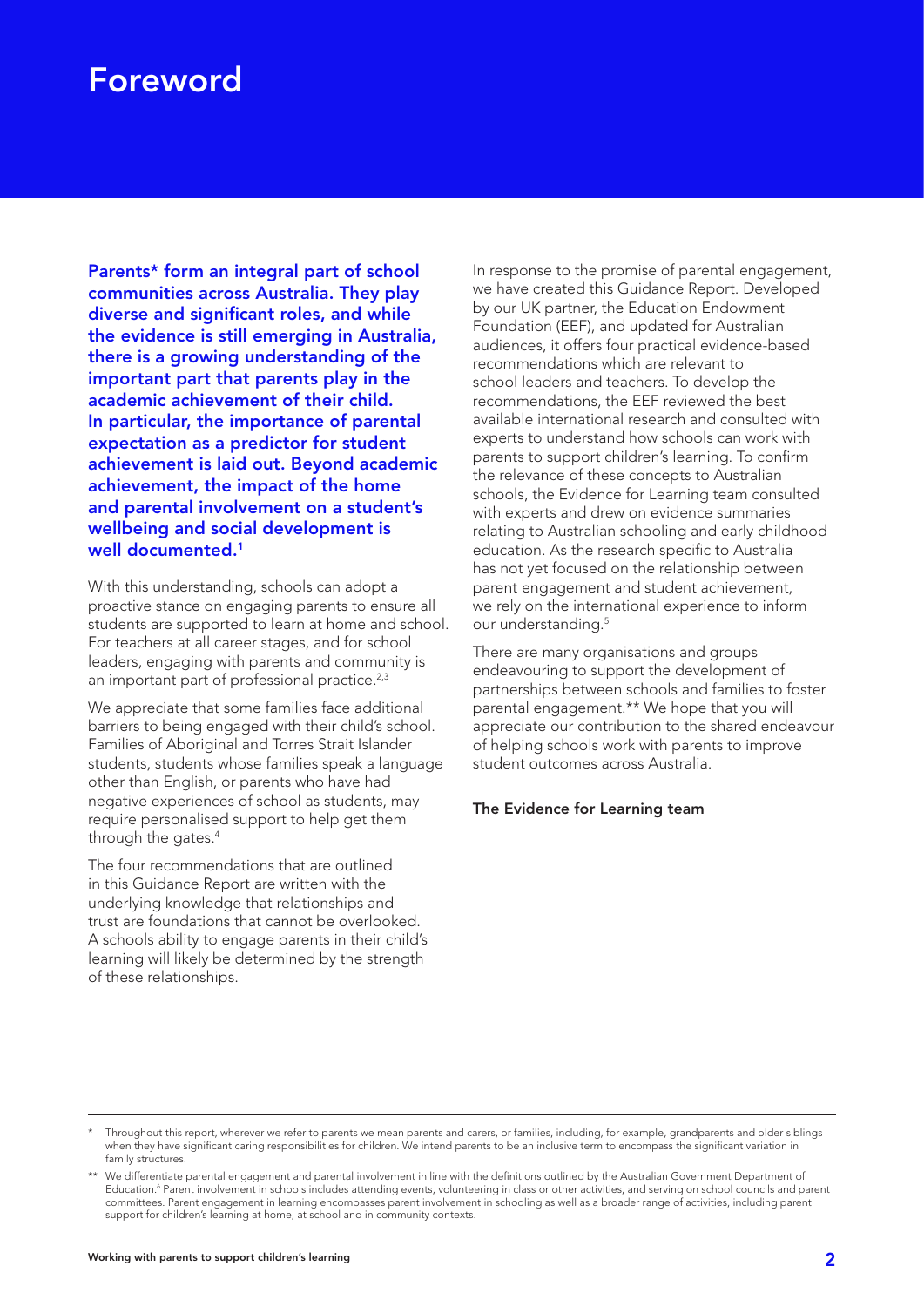# <span id="page-4-0"></span>Introduction

## What is this guide for?

This Guidance Report aims to help schools consider how they can work with parents to improve children's learning. Schools work with parents in many ways and with a range of aims, for example, to involve parents in school decision-making and to develop relationships of trust and respect between school and home. In this report, we focus mostly on activities that aim to directly improve children's learning. So, when we refer to 'parental engagement' we mean 'schools working with parents to improve children's academic outcomes'.

This Guidance Report draws on a recent review of the evidence on parental engagement in children's learning undertaken by our UK partner, the Education Endowment Foundation (EEF).<sup>7</sup> It is not a new study in itself but rather is intended as an accessible overview of existing global research with clear, actionable guidance. The report also draws on a wider body of evidence and expert input.

Relative to other areas in which Evidence for Learning has produced guidance to date, for example related to [Making Best Use of Teaching](https://www.evidenceforlearning.org.au/assets/Guidance-Reports/Teaching-Assistants/E4L-Guidance-Report-Teaching-Assistants-Sep-WEB.pdf)  [Assistants](https://www.evidenceforlearning.org.au/assets/Guidance-Reports/Teaching-Assistants/E4L-Guidance-Report-Teaching-Assistants-Sep-WEB.pdf), there is, as yet, less rigorous evidence for what constitutes effective parental engagement in children's learning, so the over-arching message for schools is to plan and monitor work in this area carefully.

In addition to the evidence review, the EEF commissioned a survey of what schools in England are currently doing to engage parents in children's learning. This information is used to provide context for the recommendations, and to identify where there are gaps between current practice and the evidence.

More information is provided in the '[How was this](#page-29-0)  [guidance compiled](#page-29-0)?' section.

## Who is this guide for?

This guidance is applicable to primary and secondary schools, and there are some lessons to be drawn for those working with younger children. It is aimed primarily at senior leaders who are thinking about their school's approach to engaging parents. It may also be useful for classroom teachers. Further audiences who may find the guidance relevant include early childhood educators, school councils, parents, program developers, family support workers, and educational researchers.

## Using this guide

The section ['Acting on the evidence](#page-25-0)', suggests a range of strategies and tools that you might find helpful in planning, structuring and delivering a whole‑school approach to improving parental engagement.

Additional Evidence for Learning resources to support the implementation of the recommendations made in this report will be developed. As well as these resources, Evidence for Learning will be releasing other subject-specific Guidance Reports to support the implementation of specific recommendations. For example, Guidance Reports on literacy, maths, and science can be used in conjunction with this report to support students' attainment in these subjects. Evidence for Learning's more general guidance, such as P[utting Evidence to](https://www.evidenceforlearning.org.au/assets/Guidance-Reports/Implementation/Guidance-Report-Putting-evidence-to-work-a-schools-guide-to-implementation2.pdf)  [Work: A School's Guide to Implementation,](https://www.evidenceforlearning.org.au/assets/Guidance-Reports/Implementation/Guidance-Report-Putting-evidence-to-work-a-schools-guide-to-implementation2.pdf) can also support teachers and school leaders to apply the recommendations in a practical way in their schools.<sup>8</sup>

School leaders and teachers are encouraged to think about this Guidance Report in line with the Australian Institute for Teaching and School Leadership (AITSL) professional standards which are outlined in the '*[Further reading'](#page-28-0)* section.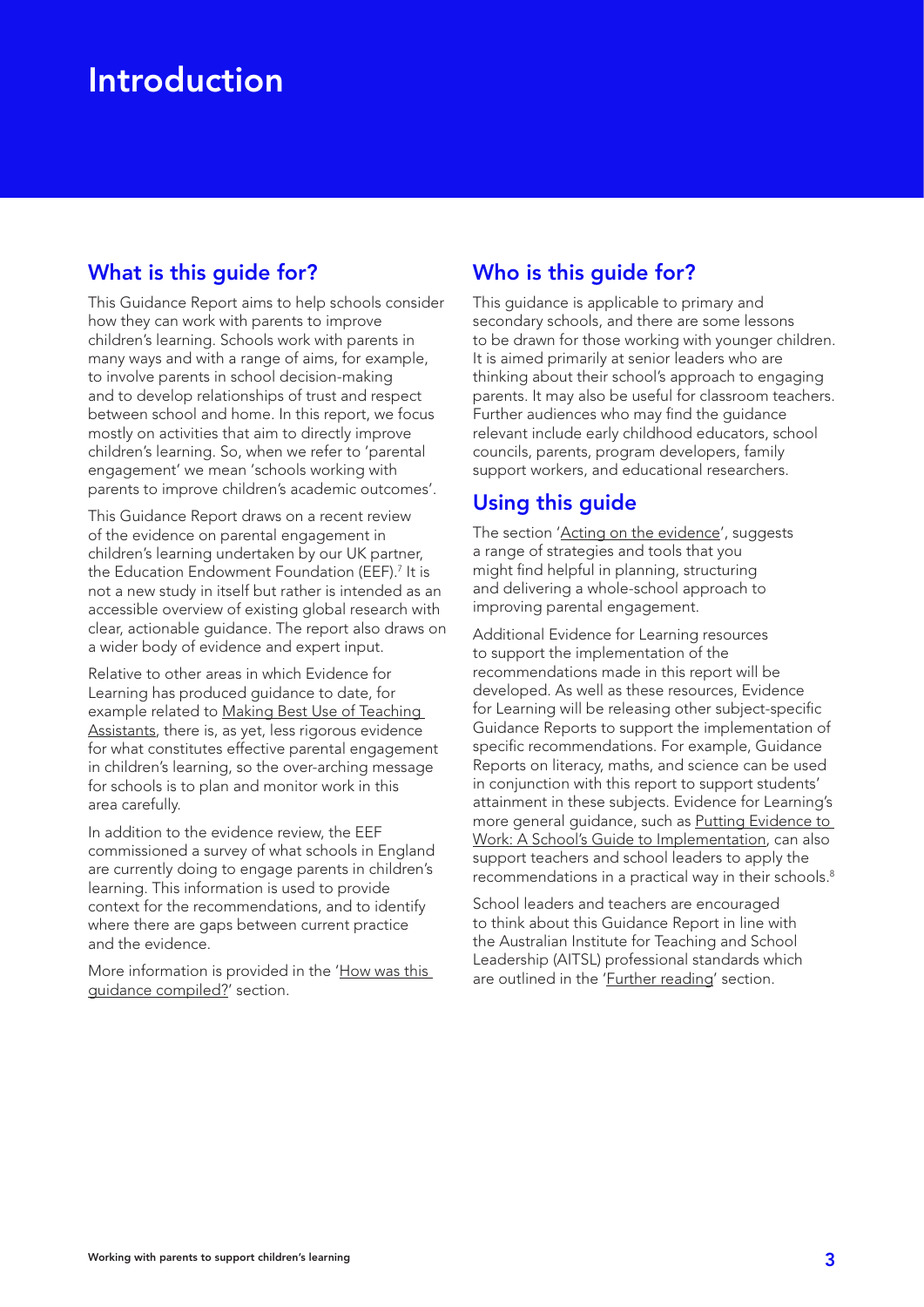# <span id="page-5-0"></span>Summary of recommendations

# 1 Critically review how you work with parents

#### Schools should be optimistic about the potential of working with parents

- There is an established link between the home learning environment at all ages and children's performance at school.
- Schools and parents have a shared priority to deliver the best outcomes for their children.

#### However, evidence on effective strategies that schools can use to engage parents in their children's learning is mixed

- If the aim is solely to improve academic outcomes, classroom interventions working directly with children currently have more evidence of effectiveness at improving learning than parenting interventions with the same aim.
- Working effectively with parents can be challenging and is likely to require sustained effort and support.
- Survey results from the UK have shown that most schools say that they do not have an explicit plan for how they work with parents, and fewer than 10% of teachers have undertaken professional learning (PL) on parental engagement.

#### Schools should start by critically reviewing their aims and current approaches

- Focus on areas that have better evidence (such as those summarised in the following recommendations) – different approaches are needed for different ages.
- Talk to parents about what support they would find helpful, ensuring the voices heard represent the diversity of the community.
- Plan and monitor progress towards defined aims.







## Provide practical strategies to support learning at home

- For young children, promoting shared book reading should be a central component of any parental engagement approach. Home learning activities, such as playing with letters and numbers, are also linked to improved outcomes.
- Tips, support, and resources can make home activities more effective—for example, where they prompt longer and more frequent conversations during book reading.
- Book‑gifting alone is unlikely to be effective, but carefully selected books plus advice and support can be beneficial for supporting reading.
- Support parents to create a regular routine and encourage good homework habits, but be cautious about promoting direct parental assistance with homework (particularly for older children).
- Parents can support their children by encouraging them to set goals, plan, and manage their time, effort, and emotions. This type of support can help children to regulate their own learning and will often be more valuable than direct help with homework tasks.
- Consider initiatives to encourage summer reading; these have some promise but are not widely used at present.

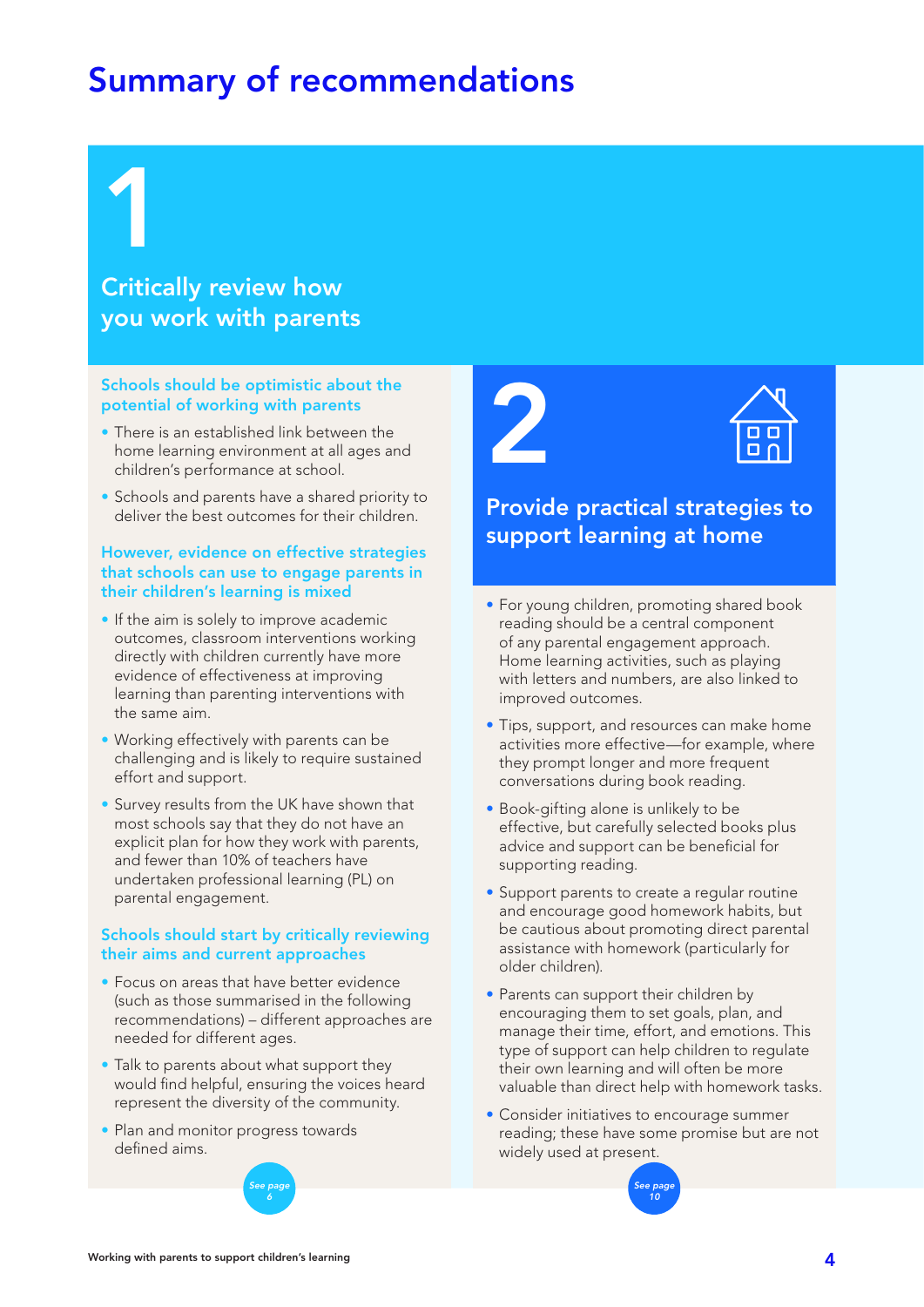

# 3



## Tailor school communications to encourage positive dialogue about learning

- Well-designed school communications can be effective for improving attainment and a range of other outcomes, such as attendance.
- Examples include weekly texts sent from school to parents, and short, termly letters.
- Impacts from such approaches may appear small but they are generally low cost, and straightforward to introduce.
- Messages are likely to be more effective if they are personalised, linked to learning, and promote positive interactions by, for example, celebrating success.
- Communication should be two-way: consulting with parents about how they can be involved is likely to be valuable and increase the effectiveness of home‑school relationships.
- School communications may be particularly important for engaging some parents/carers who could play an important role but may have less contact with school.

## Offer more sustained and intensive support where needed

4

- Start by assessing needs and talking to parents about what would help them support learning: targeting is likely to be needed to use resources effectively and avoid widening gaps.
- Communicate carefully to avoid stigmatising, blaming, or discouraging parents. Focus on building parents' efficacy – that they are equal partners and can make a difference.
- Encourage a consistent approach to behaviour between parents and the school, for example, by sharing expectations with parents.
- Offering more structured, evidence-based programs can help to develop positive behaviour and consistency where needs are greater.
- Plan carefully for group-based parenting initiatives (such as regular workshops). A convenient time and location, face-to-face recruitment, trusting relationships, and an informal, welcoming environment are the most important factors for parents to attend group sessions.
- Consider offering regular home visits for younger children with greater needs. This can be an effective approach for parents that struggle to attend meetings, and for building relationships.



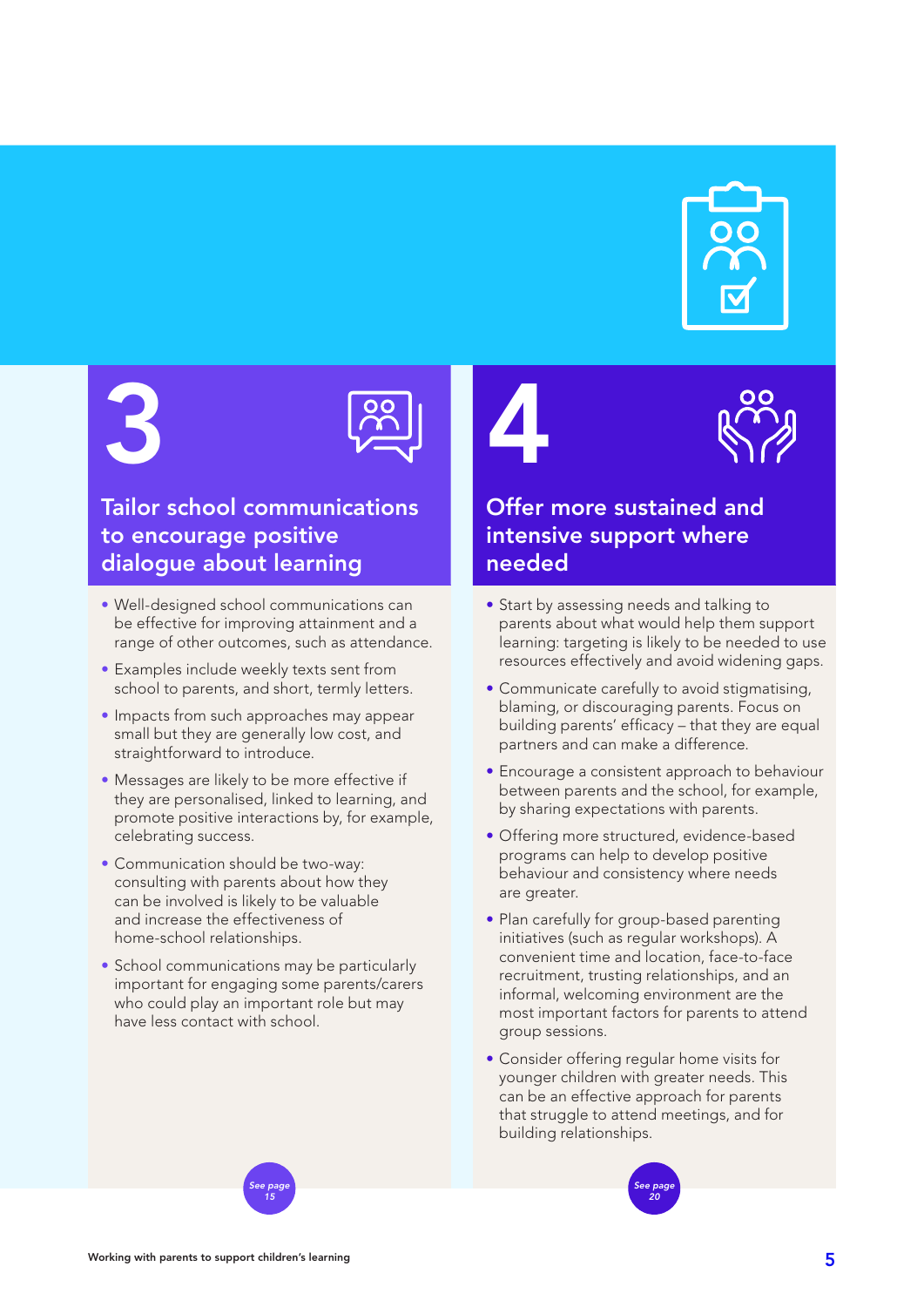<span id="page-7-0"></span>

# Critically review how you work with parents **1**

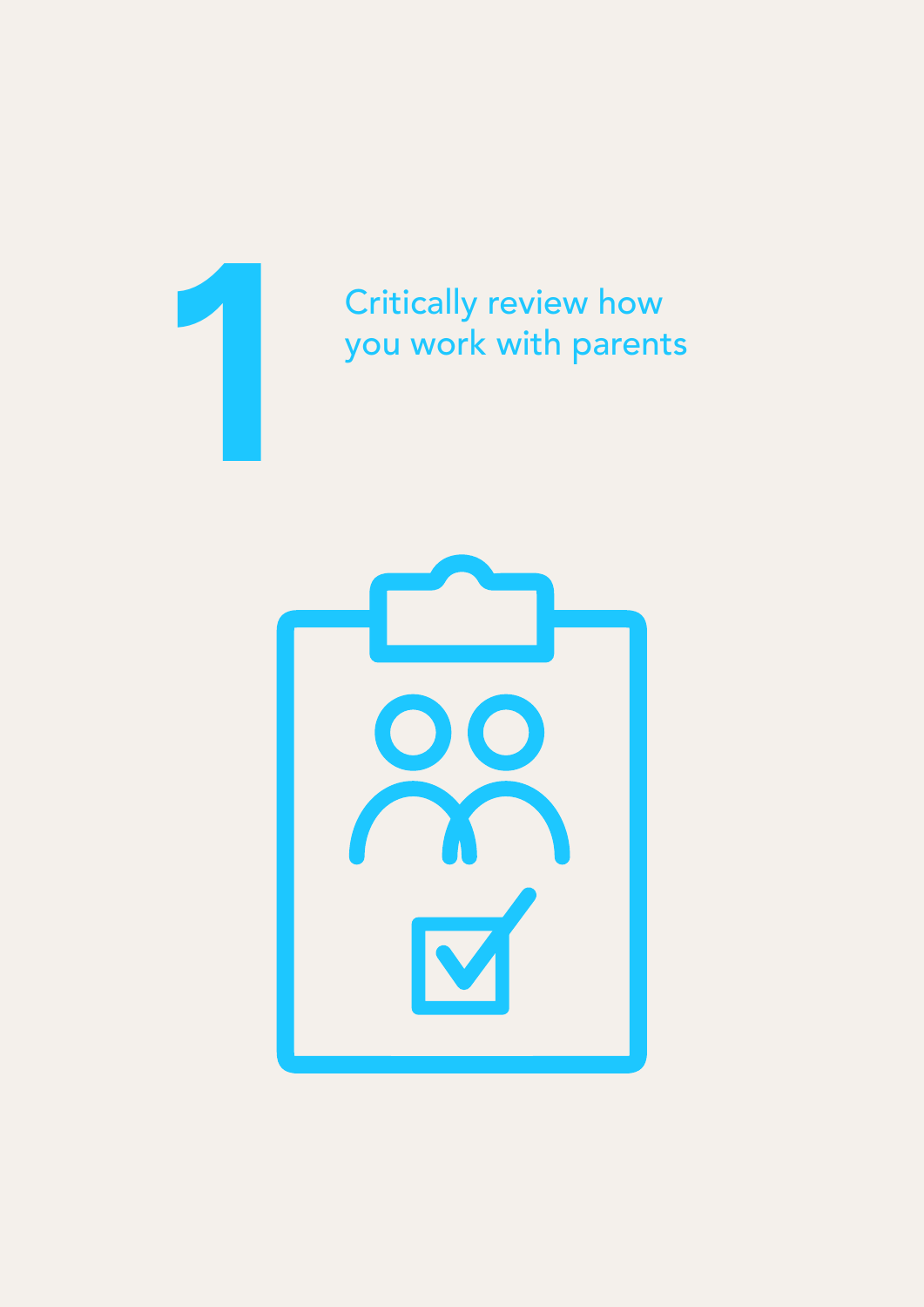

Parents' involvement in their children's learning is consistently associated with positive outcomes for children of all age groups but it can be challenging for schools to influence this effectively. The evidence for what schools can do to effectively engage parents in a way that improves children's learning outcomes is limited, particularly for older children. Therefore, schools should be optimistic about the potential of parental engagement, but cautious about the best approaches – reviewing and monitoring their activities to check that they are having their intended impacts. Schools should expect that parent engagement will look different from school to school and will depend on the age of students, so it is important to determine what works in your context.

#### Consider the promise and challenges

Parental engagement in children's learning and the quality of the home learning environment are associated with improved academic outcomes at all ages.<sup>9,10</sup> The evidence suggests that three areas are particularly worth focusing on:

- supporting parents to have high academic expectations for their children;
- developing and maintaining communication with parents about school activities and schoolwork; and
- promoting the development of reading habits. $9$

That said, the current evidence is weaker on how schools can influence what parents do in a way that improves children's learning.<sup>11</sup> There are surprisingly few high-quality evaluations demonstrating impacts of parental engagement interventions on children's attainment, and many of the more rigorous studies show mixed results. Classroom interventions working directly with children currently have more evidence of effectiveness at improving learning than parenting interventions with the same aim.<sup>12</sup>

The evidence available also suggests that delivering parental engagement initiatives effectively can be challenging, partly due to demands made on parents' time. Schools therefore need to plan, support, and monitor how they work with parents particularly carefully.

#### Focus on the skills you want children to develop at different ages

The strategies for parental engagement will be different for different age groups. While the overall evidence on parental engagement in learning is mixed, there is better evidence that particular skills are important for children to develop at different ages and stages, so it makes sense to target those. For example, skills that can be practised and developed in the home include:

- in the early years, activities that develop oral language and self-regulation;
- in early primary, activities that target reading (for example, letter sounds, word reading, and spellings) and numeracy (such as learning numbers or learning the count sequence);
- in later primary, activities that support reading comprehension through shared book reading; and
- in secondary school, independent reading and strategies that support independent learning.

In 2020, Evidence for Learning will be releasing Guidance Reports on literacy, maths, and metacognition and self‑regulated learning for effective strategies in these areas.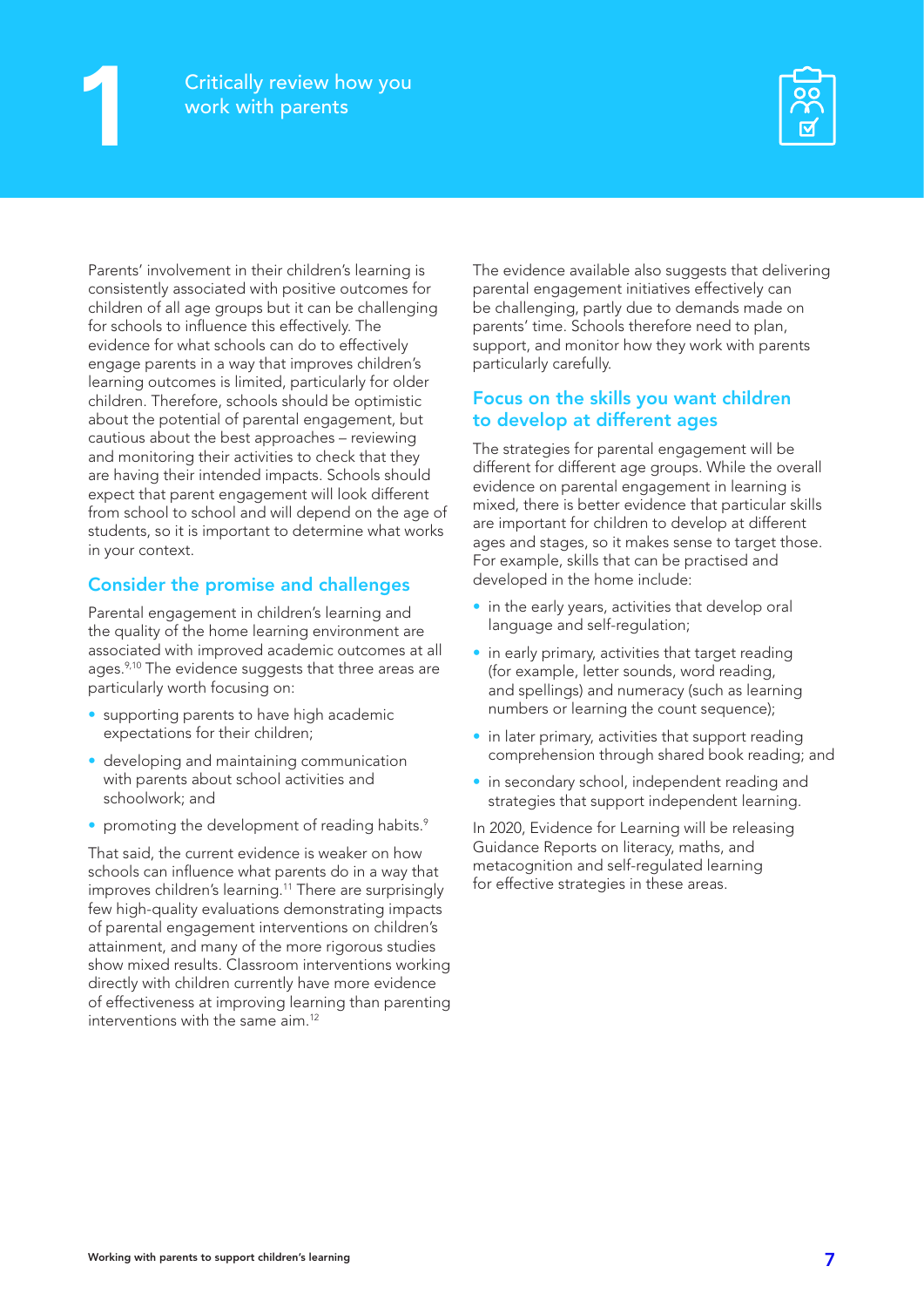#### Review and plan

In approaching parental engagement, schools can start by:

- developing a clear plan for what you want to achieve;
- auditing your current practice to assess what is working well and what is not;
- listening to what parents would find helpful, ensuring the voices heard represent the diversity of the community; and
- stopping activities without clear benefits.

It is important to talk to parents so that any plan is informed by an understanding of families' lives and what facilitates or impedes their support for their children's learning. By doing this you will, in your own school and context, have a clear starting point from which to move forward. It is also important to be clear about which activities are intended to support children's learning directly and which have other goals – for example, increasing attendance, being proactive about safeguarding, or building trust and respect between school and home. Parental involvement with the school – such as attending events – is a stepping‑stone to parental engagement in learning but it is not enough to improve learning outcomes on its own.

A written plan or strategy may be needed to turn parental engagement from something that is peripheral to school improvement into something that is central to an intentional change in culture. The plan does not necessarily need to be extensive or detailed. It may not mean 'doing more'; it may result in the school doing fewer but more focused activities. It may also identify opportunities for working with partners (for example, family learning providers within your local council or state, or not-for-profit organisations that provide family support) that introduce additional support at minimal time and cost to the school. Include evaluation in your plan: what is the current picture (the baseline); how will you know if the changes are having the impact you want?

Research on the factors affecting parental engagement with school suggests the need for a whole-school approach that is embedded over the long term.<sup>13,14</sup> Effective partnership with parents is likely to be supported by several ingredients at the school level, including a leader who prioritises it and ensures that it is integrated into school planning, and a plan for working with parents that is informed by an understanding of families' lives.

#### Support

According to recent surveys of schools in England, the majority (80%) of school leaders believe that engaging parents is the responsibility of all staff,<sup>7</sup> and almost all teachers believe that parental engagement has a positive impact on their school.<sup>15</sup> However, relatively few (28%) school leaders report that they currently provide staff with any training about how to engage parents or have a plan for how they would like staff to work with parents.<sup>7</sup> Interviews with school leaders highlight the difficulty of engaging so‑called 'hard‑to‑reach' families and suggest that there is an assumption that teachers know how to engage parents and families effectively.<sup>7</sup> Fewer than 10% of teachers in England say that they have received training on parental engagement.15 While many Australian schools collect their own data around parent engagement, teacher perceptions and the focus of training, this isn't yet published on a national scale. An OECD report on teacher‑reported areas of need in professional learning (PL), does not feature parental engagement as a focus for Australian educators.16 A number of private providers, not‑for‑profit organisations and Education departments in Australia have dedicated PL for teachers in the area of parental and family engagement, but the number of teachers accessing this is not clear.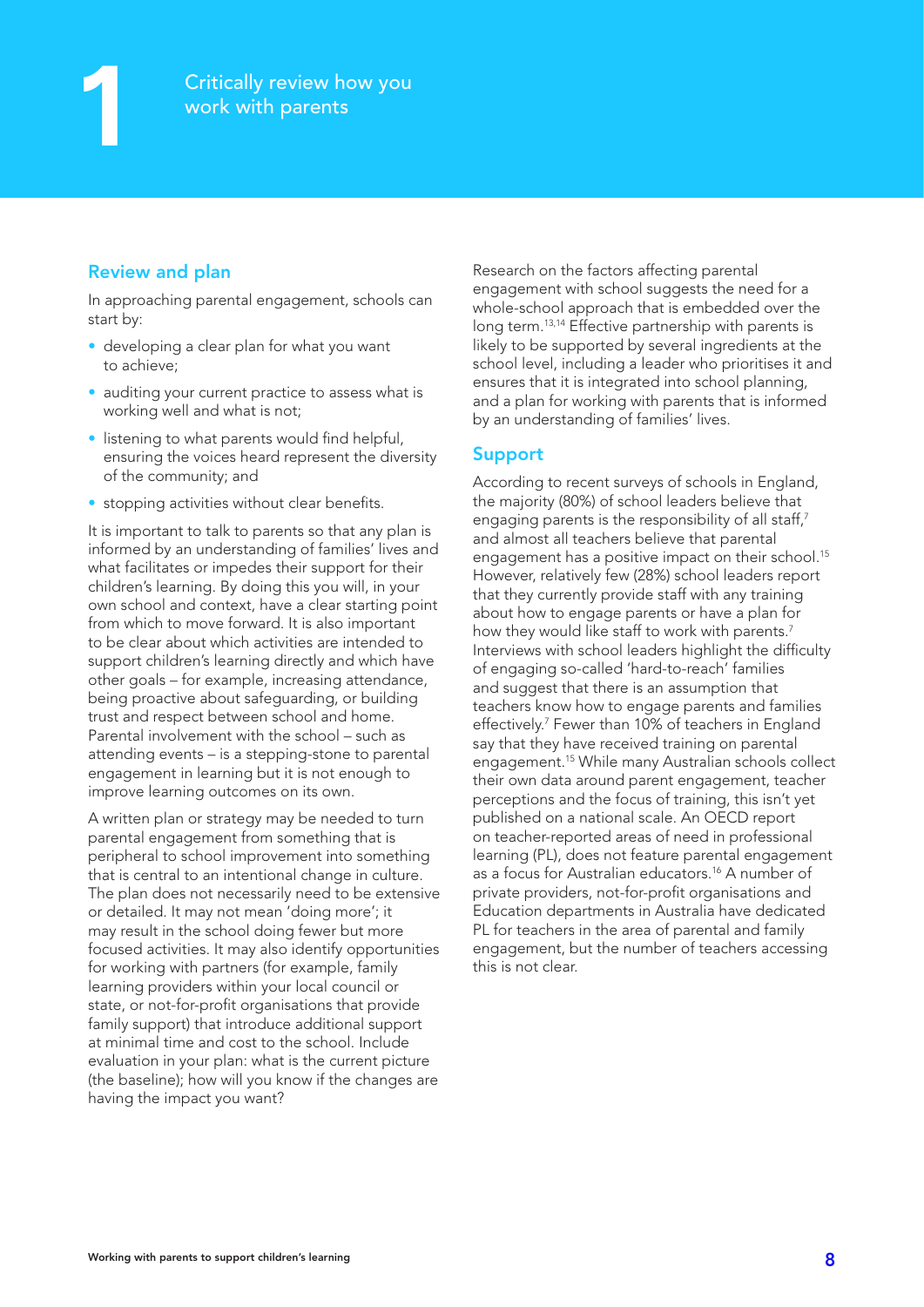

Your plan for how your school works with parents needs to address the support, resources, and time required for all the staff who are involved, whether classroom teachers, receptionists, teaching assistants, or parent support workers. This may include:

- having a clear expectation of what is, and is not, expected of different staff members in relation to parent engagement and communication, and ensuring corresponding amounts of time are available;
- being clear about how parental engagement is intended to contribute towards overall school improvement priorities so that all staff understand the potential benefits for both the school and students;
- ensuring an understanding of both the barriers to parental engagement and the strategies to address these [\(see Recommendation 4](#page-21-0)) – this is likely to require explicit training and follow-on support; and
- providing leadership support and training for individual staff members where parental engagement becomes challenging or difficult.

#### **Monitor**

Given the limitations of the current evidence base, it is especially important that schools monitor and regularly review whether their approaches are having their intended impact. Monitoring does not need to be onerous. It could, for example, include reviewing whether particular groups of parents find communications from school helpful, whether they attend parent meetings, or feel they have a voice in the decision-making process. Ultimately, monitoring should aim to assess whether learning outcomes are improving as a result of parental engagement activities. This monitoring might lead to reviewing your approach, stopping certain activities if they are failing to engage parents, or embedding and extending activities found to be successful.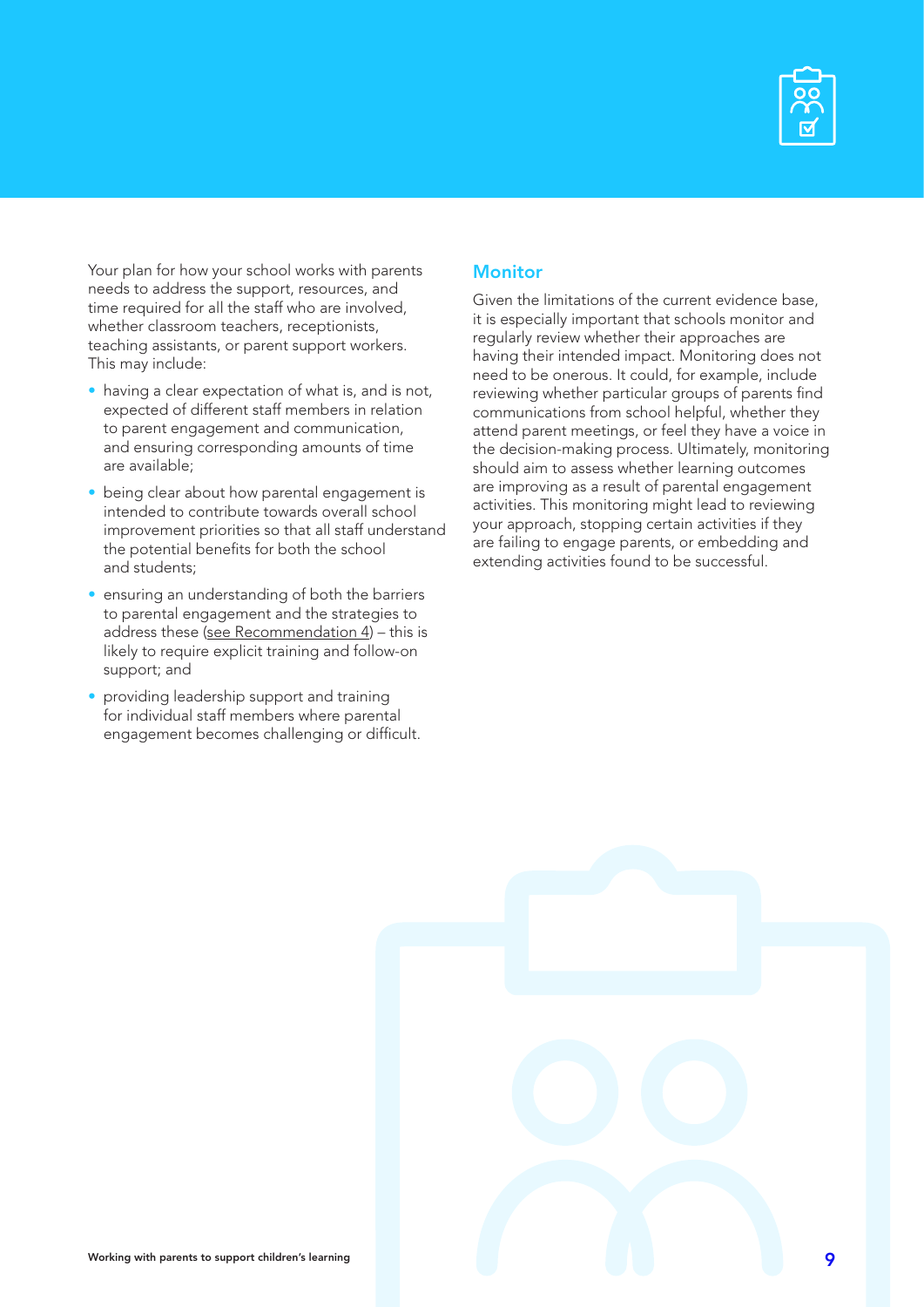

# <span id="page-11-0"></span>**2** Provide practical strategies<br>to support learning at home to support learning at home

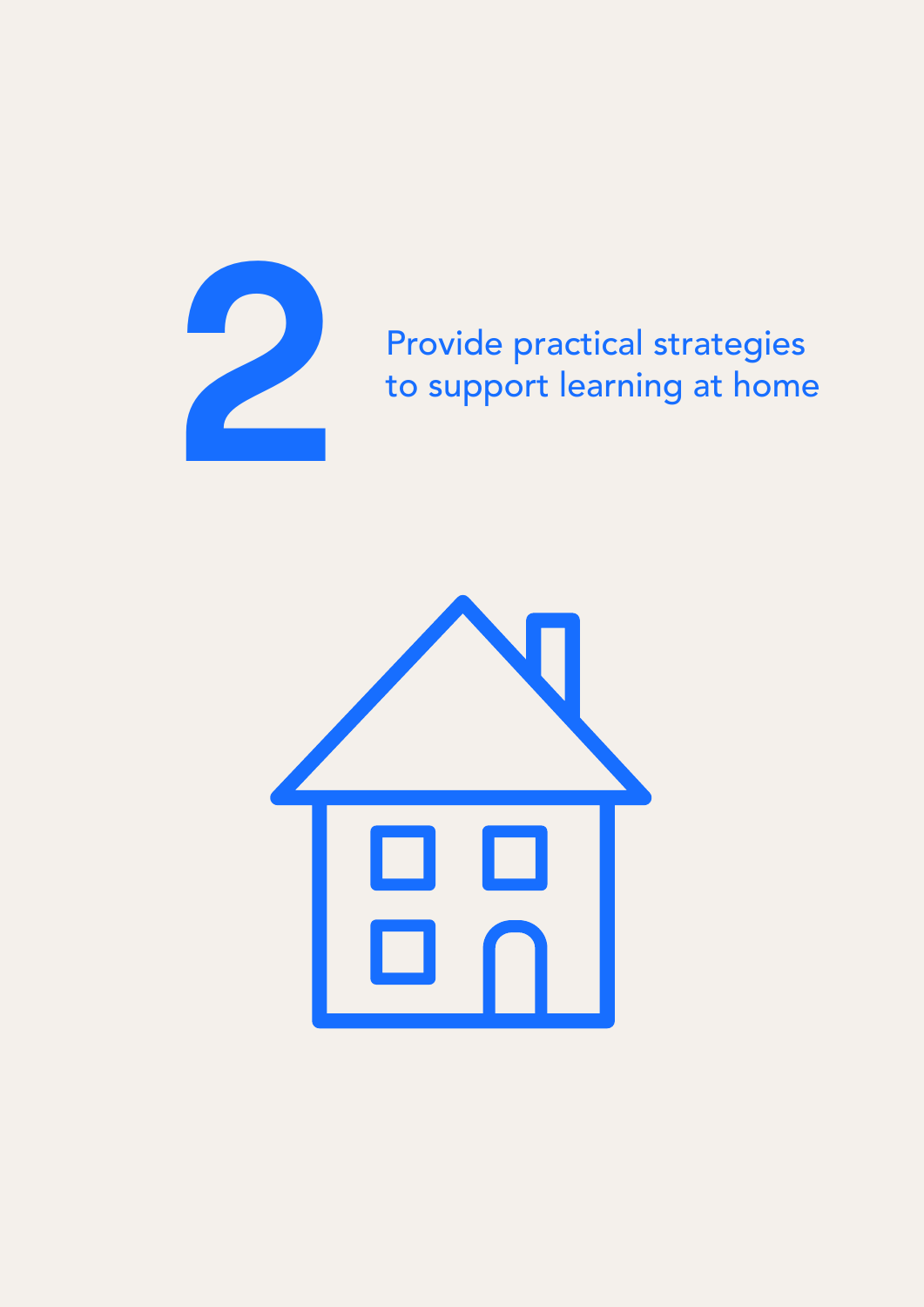#### **2** Provide practical strategies to support learning at home



Schools can support parents with practical guidance and encouragement about the types of things they can do at home to improve learning outcomes. The focus of, and strategies for, parental engagement will be different for different age groups. When children are younger this can consist of shared activities such as reading together or practising letters and numbers; it may include fostering other elements of a positive home learning environment such as ensuring that there are learning resources such as books, puzzles, and toys.17 As children get older, parental encouragement for, and interest in, their children's learning are more important than direct involvement. Providing general information on child development or curriculum content can provide helpful context, but is not sufficient unless it is linked to specific actions that parents can take to support learning.

#### Supporting early language and literacy

For young children, promoting shared reading should be a central component of working with parents as a way of supporting oral language development and early literacy. Most schools already encourage parents to read with their children in some way, but additional tips, support, and resources can make home reading more effective. Helping parents to read in a more interactive way and prompting longer and more frequent conversations with their children are particularly important; the parent–child interactions that take place during shared reading are thought to be the key ingredient to their success.<sup>18</sup>

Shared reading is an important strategy from a very early age and continues to be so as children start to develop independent reading skills.11 Parents can support their children in a variety of ways, for example by asking questions or by linking the topic of the book to real-life examples (see Box 1).<sup>19</sup> Using everyday activities to reinforce literacy is important too. For example, schools can encourage parents of younger children to look out for 'environmental print' with their children – looking for letters and numbers in street names and shop signs, or asking children to look at food labels when out shopping. The ORIM framework can help schools and parents identify practical ways of supporting children's development in literacy and other areas by highlighting the importance of:

- Opportunities for example, books or other print materials;
- Recognition praise and attention when children take part;
- Interactions sharing and working on activities together; and
- Modelling demonstrating a skill.<sup>20</sup>

### Box 1: Shared reading tips

#### Tip 1: Ask questions about the book

• Parents can support their child by asking a range of questions about the book they are reading together.

The 'five Ws' – who, what, where, when, and why – can provide useful questions for parents.

- Parents should use a mixture of closed questions (which can be answered with a single word) and open questions (which require a fuller response).
- Children might also be asked to *summarise* what has happened in the book or story so far, and to *predict* what will happen next.

#### Tip 2: Link reading to the real world

• By talking about links between the book and real life, parents can make the story more interesting and help children develop their understanding of ideas in the book. For example, while reading about Cinderella going the ball, a parent might discuss the similarities between a ball and a birthday party.

As children get older, it becomes important for parents to listen to their children read. The strategy of 'pause, prompt, praise' may help parents when listening to children read: *pausing* to let them work out words if they get stuck, providing a *prompt* or 'clue' to help (but not giving the answer), and *praising* them when they concentrate and problem-solve.<sup>21</sup> Engaging in high quality talk about the story remains important for fostering reading comprehension skills.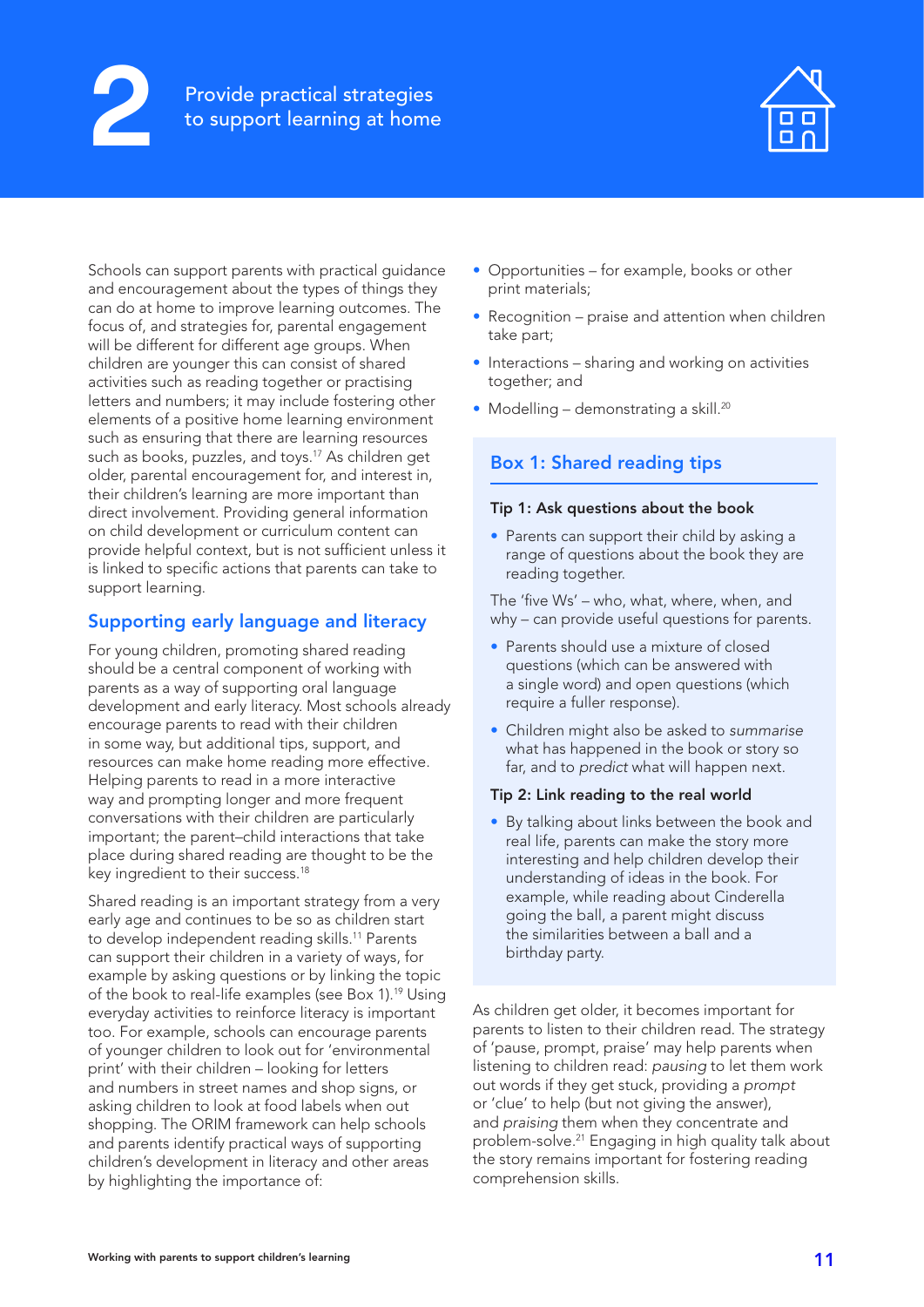Interventions can be effective to introduce home reading strategies to parents and support regular use. Not all such programs are equally effective so they need to be selected, supported, and monitored carefully.22 For example, book‑gifting is unlikely to be effective on its own.23,24 But providing more structured support, ideas, and activities with carefully chosen books can been effective.25 Such approaches do not necessarily require regular or intensive attendance at courses or workshops if they provide comprehensive instructional materials and resources. For example, Parents and Children Together (PACT) provides families with storybooks, scripted teaching activities, and visual resources, and encourages parents of preschool children to spend 20 minutes a day on shared reading and fun activities that promote oral language development (see Box 2). A randomised controlled trial of the approach in the U.K., involving children aged three and their parents living in socially disadvantaged areas, found positive effects on literacy and language outcomes which were still evident six months after the program had ended. A number of similar programs exist in Australia, however independent evaluation reports on these programs are not yet available.



#### Box 2: Parents and Children Together (PACT)26

PACT is an early language program for parents to deliver to their preschool child (aged 3–4 years). Parents are provided with storybooks and structured activities and deliver the program to their child at home every day for 20 minutes (five sessions per week) over 30 weeks. PACT incorporates three key components designed to promote children's oral language development:

- 1. shared reading parents read books with their child using strategies which support verbal interaction and active engagement;
- 2. vocabulary instruction selected words are taught using interactive activities to promote understanding and production; and
- 3. narrative (storytelling) activities include sequencing, summarising, and telling/ retelling stories.

A randomised controlled trial of the approach in 22 children's centres found positive impacts on language and narrative at the end of the program, and positive effects on language and emergent literacy at six‑month follow‑up (though not on narrative). The limited burden on parents to attend sessions, attractive offer of books and resources, and clearly scripted activities to use at home appeared to be key to its popularity with parents. The approach is now being tested on a larger scale by a team from the University of Manchester.

If programs focus on children with particular needs (such as struggling readers), they need to be carefully targeted and supported (see [Recommendation 4](#page-21-0)).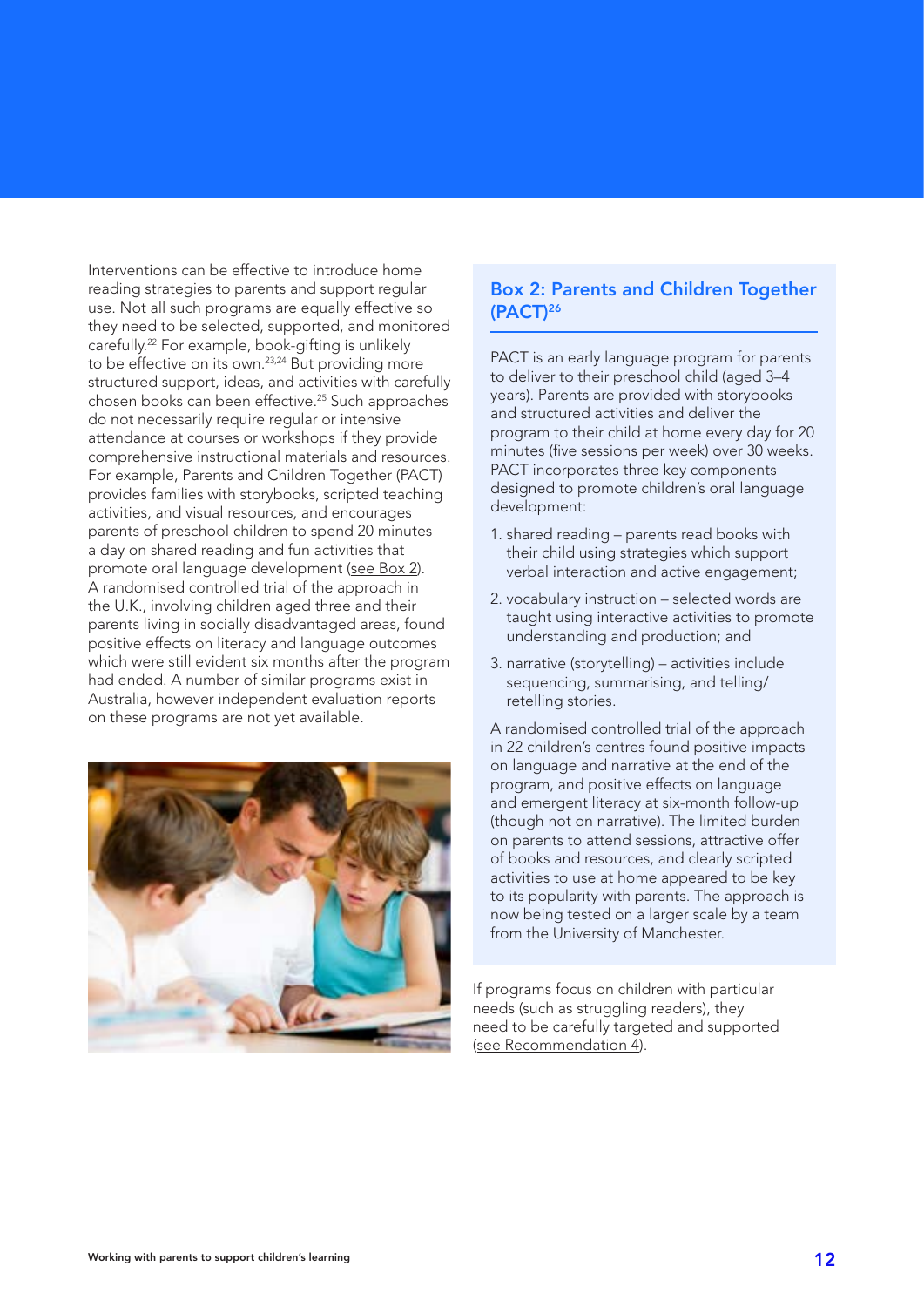

#### Homework

Children who regularly complete homework have better school outcomes than children who do not. This association is stronger at secondary school than primary school, where the evidence base is also more secure.<sup>27,28</sup> Homework has a number of potential benefits including consolidation of what has been learned in lessons, preparation for subsequent lessons and tests, and the development of independent learning skills. (Evidence for Learning will be releasing a further report, Metacognition and self‑regulated Learning in 2019, containing more information on strategies that support independent learning, such as spaced practice and elaboration).

At primary level, the evidence is strongest for short and focused homework projects. At secondary level, studies indicate that there is an optimum amount of homework of between one and two hours per school day (slightly longer for older students), with effects diminishing as the time that students spend on homework increases beyond this point. At all stages, however, the quality of the homework completed is more important that the absolute quantity. Schools can improve the quality of homework by ensuring that homework tasks are tightly tied to main class teaching, and that students receive high quality feedback on their work. See Evidence for Learning's summaries on Homework in the *[Teaching & Learning](https://evidenceforlearning.org.au/the-toolkits/the-teaching-and-learning-toolkit/full-toolkit/)  [Toolkit](https://evidenceforlearning.org.au/the-toolkits/the-teaching-and-learning-toolkit/full-toolkit/)*27,28 for more information.

Parents can have a positive effect on homework completion and help children to develop effective learning habits. However, *how* parents support homework is important. The evidence suggests that schools should encourage parents to know about homework and support their children to do it rather than get directly involved in the actual assignments.29

Creating a daily homework routine that is clearly communicated to children and reinforced with praise and rewards can increase the amount of time spent on homework and improve the effectiveness of how that time is spent. In addition, it is possible that this approach will have long-term benefits as children learn to develop good habits and regulate their own behaviour. As with home leaning more widely, parental support for homework can promote the self‑regulation in children necessary to achieve academic goals including goal-setting, planning, perseverance, and the management of time, materials, attentiveness, and emotions.<sup>30</sup> It is likely to be these capabilities – rather than direct involvement in the academic content – that parents can most usefully support.

While encouraging parents to become directly involved in homework might appear attractive, schools should consider whether parents have the knowledge and skills to provide the right support, particularly at secondary level. Interventions designed to engage parents in homework have generally not been linked to increased attainment. Students who are struggling academically may be more likely to request parental assistance with homework, but parents may be unfamiliar with the most effective teaching methods. As a consequence, it may be more effective to encourage parents to redirect struggling student to their teachers rather than to take on an instructional role.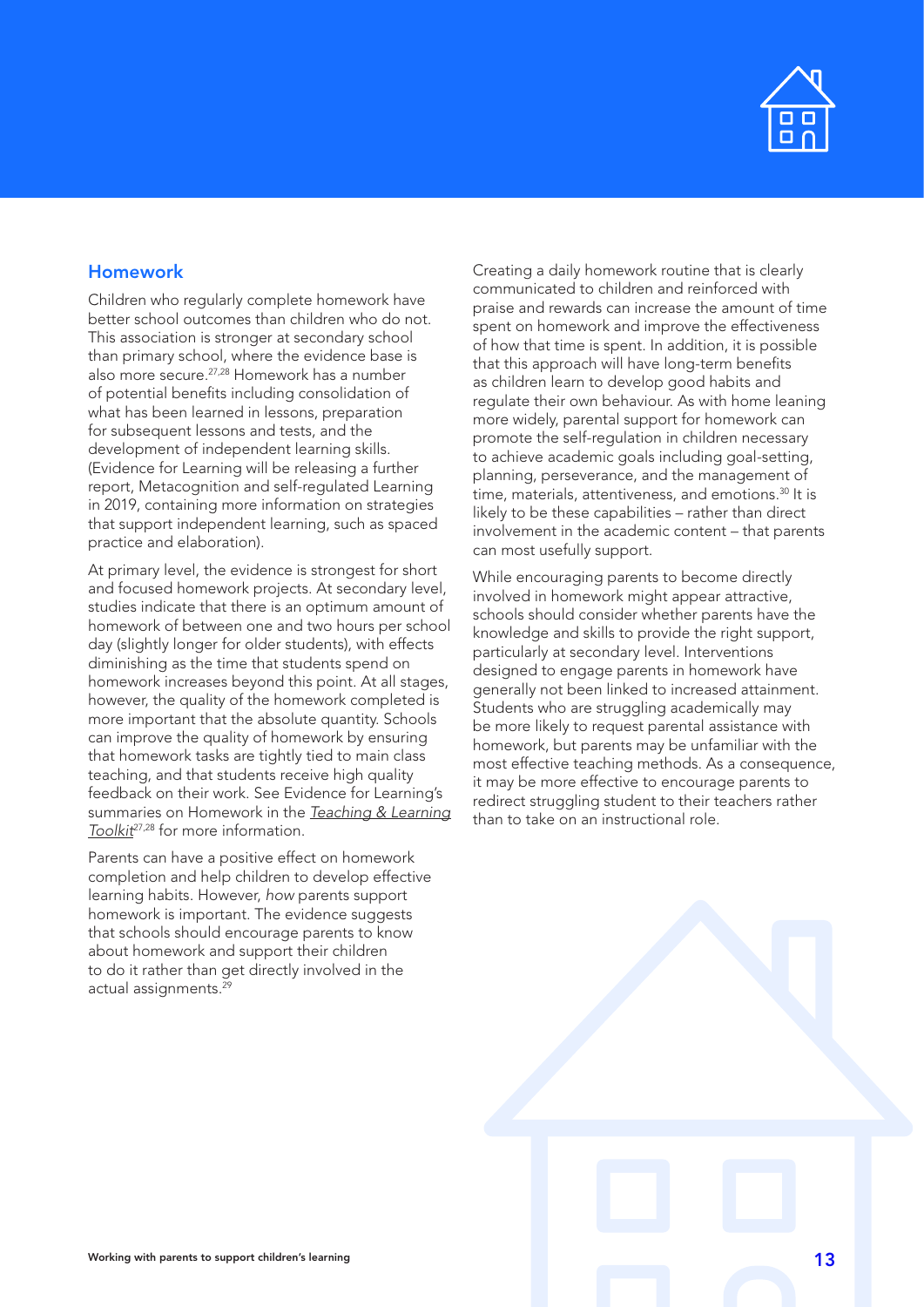

#### Box 3: Tips for effective homework (and how parents can help)

- Quality matters more than quantity
- Tasks should be linked closely to main class teaching
- Provide timely and specific feedback
- Be cautious about encouraging direct parental involvement in homework tasks (especially for older children)

Parents can help by:

- encouraging a regular routine, and good study habits
- knowing about homework, showing interest and encouragement

#### Summer reading

The decline in children's reading development that can occur during summer holiday times when children are not in the classroom – particularly for children from low‑income families – is well-documented.<sup>31</sup> Parents supporting summer reading could be an effective approach. This is not widely used in the U.K., according to schools surveyed, but has some promise from international studies.32

The Summer Reading Club<sup>33</sup>, led by the State Library of Queensland, is one such program operating in Australia, aiming to address the summer 'slide'. Supported by over 1,000 Australian libraries, the Summer Reading Club provides programs for parents and children both online and in library spaces, to encourage recreational reading over the summer break.

In the U.K., the Summer Active Reading Program focused on supporting reading at the transition to secondary school. In this project, children not achieving at the expected level in reading for their age (except for those with serious difficulties) were given four book packs and invited to attend two summer events to support reading at their new secondary school. A trial of this approach commissioned by the EEF showed some initial evidence of promise on reading outcomes: children in the program made two months' additional progress in reading comprehension at the start of secondary school compared to children in a control group.25 However, the evaluation also found that engaging all schools fully and securing parental engagement was challenging.

This trial, and the wider literature, suggests the approach may be particularly beneficial for disadvantaged children who are most at risk of falling behind in the summer. Such approaches may need to run over several summers, and require inputs from teachers prior to, or during, the summer break to be most effective – for example, to help match the right books to a child's reading level and encourage parental support for home literacy. Texting parents over the summer to remind them of the activities may also be beneficial in supporting these programs [\(see Recommendation 3](#page-16-0)).<sup>34</sup>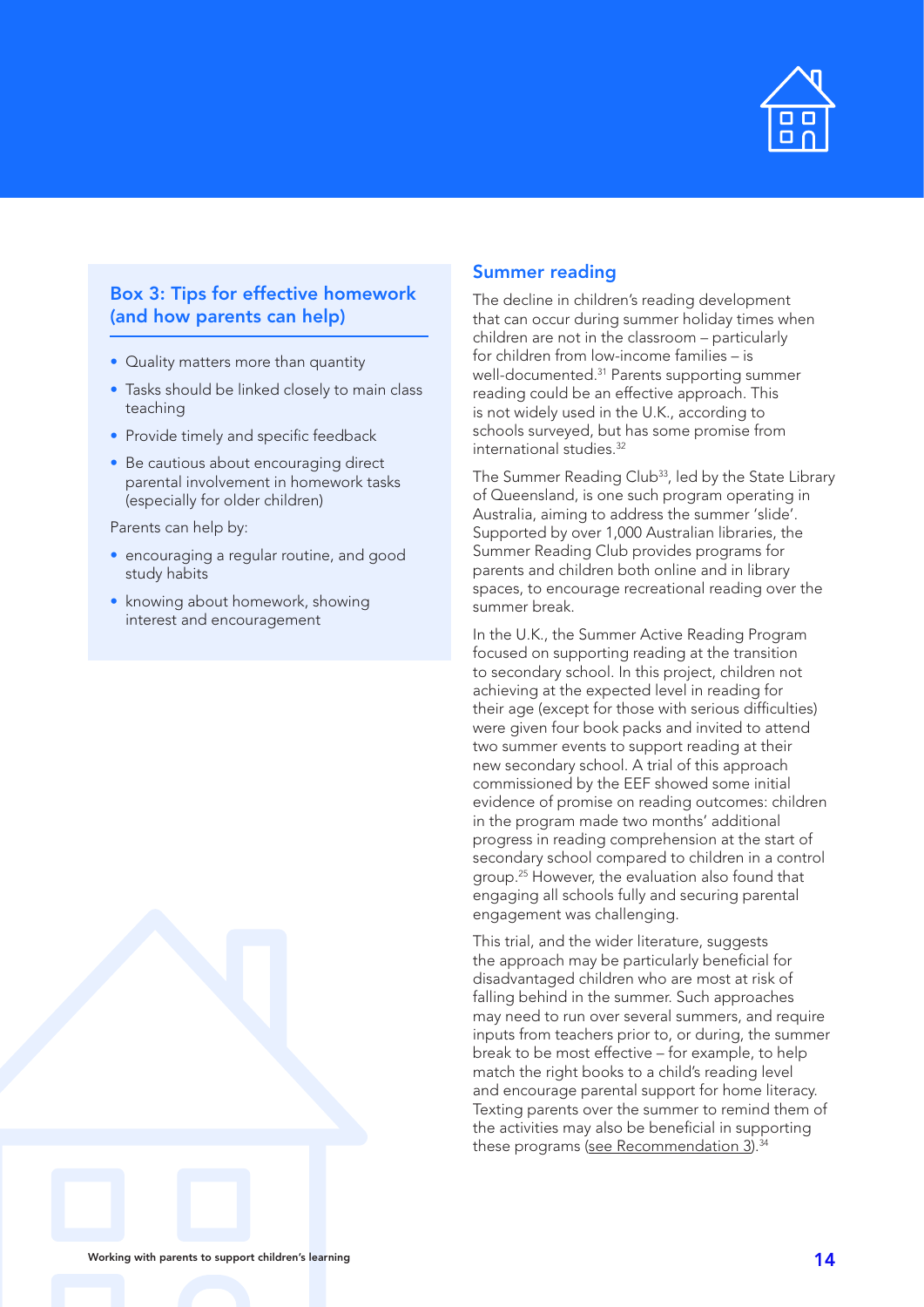

<span id="page-16-0"></span>Tailor school communications Tailor school communicato encourage positive dialogue about learning

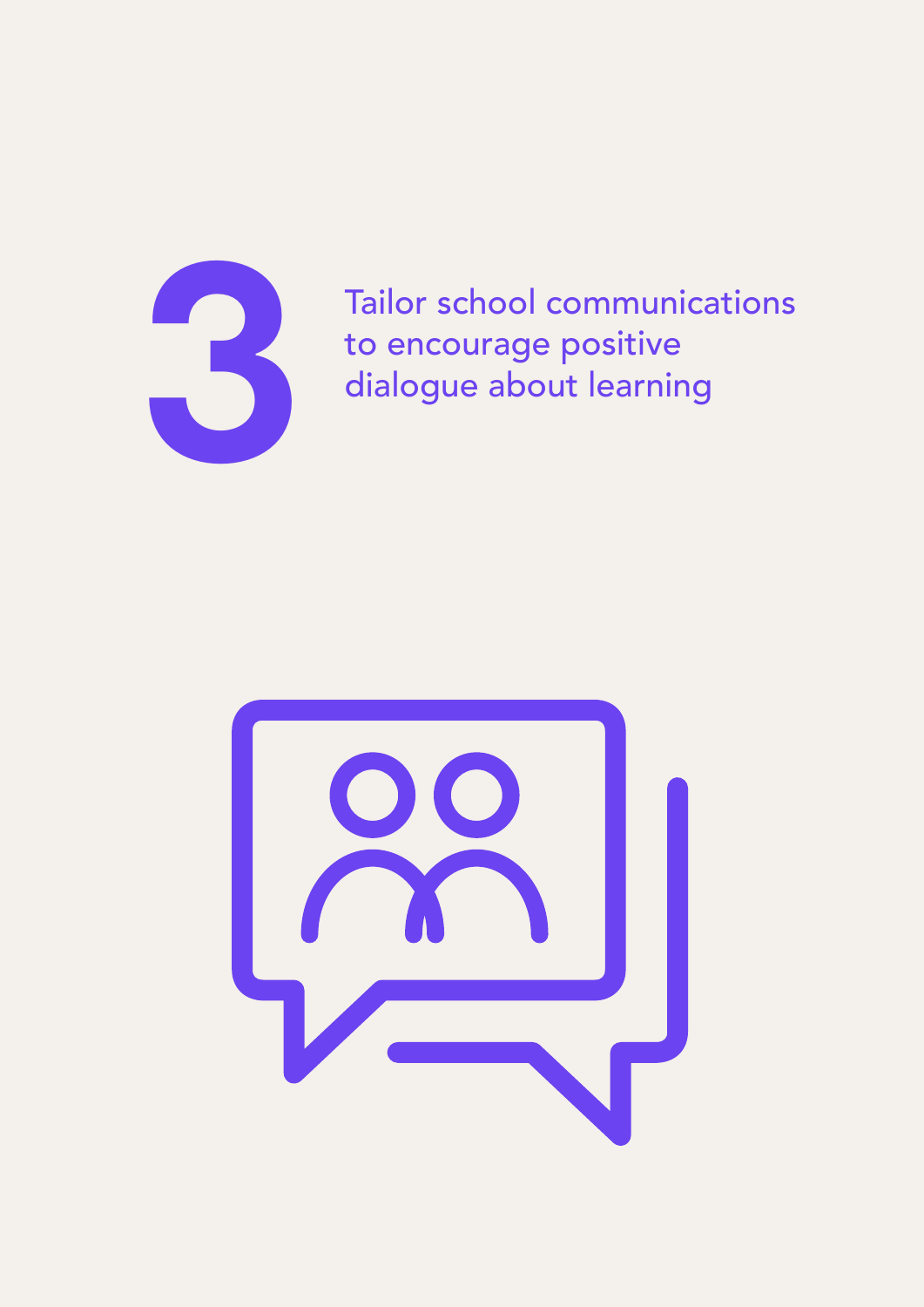**3** Tailor school communications to encourage positive dialogue about learning

For all age groups, well-designed school communications with parents can be effective for improving attainment and a range of other outcomes, such as attendance.<sup>35</sup> Regular attendance is linked to improved academic attainment and is an area where parental input can be particularly influential at secondary school. School communications are also important for raising interest and engagement in more structured activities [\(see Recommendation 4\)](#page-21-0) or for providing practical ideas for learning at home [\(see Recommendation 2](#page-11-0)).

#### Be positive, personalise, and link to learning

School communications with parents are likely to be more effective if they are personalised, linked to learning, and framed positively (for example, celebrating success). There are several evaluations of programs using text messaging to prompt conversations about learning at home and provide parents with tips or information about children's learning. In most cases, these involve weekly texts sent from school to parents, although the insights from these approaches could be applied to other forms of communication.

If there are important messages for parents who are harder to reach, face-to-face conversations, phone calls, or text messages are likely to be more effective than generic emails or letters home. In one example, advertising a program for parents by sending flyers home with children was not successful: letters to 3,740 families resulted in 18 parents (0.5%) signing up.<sup>36</sup> Although the costs and time commitments of creating personalised communications may be higher, these are likely to be less than the costs of running a course with very low attendance or without the parents schools most want to reach.

The impacts on children's learning outcomes from approaches such as texting parents are likely to be smaller than those from more intensive programs, and will not be sufficient on their own for supporting children with greater needs. But the evidence is promising; they are typically low‑cost, and they are straightforward to introduce.

#### The age of learners affects the nature of the messages

In the early years and primary school, there should be a greater focus on activities that parents and children can do together. Messages might focus on facts or tips, or on example activities and games that children and parents can play together:

- facts highlighting the importance of particular skills – for example, 'When children count objects one‑by‑one, they learn that we count to find out 'how many'. This is a big step towards learning harder maths skills';
- tips for short and simple activities or games for parents to do with their children – 'As you do the laundry, count the socks one-by-one with your child. When you're done, ask, '*How many socks did we put in the wash?*''; and
- **support** texts to provide encouragement and reinforcement – 'Keep counting everyday objects. Now see if your child can count the socks all on their own as you put them away.'37

In secondary school, the evidence is strongest for providing parents with more factual information related to children's progress (such as homework completion and grades) and upcoming tasks (such as tests).<sup>38</sup> Providing prompts for a conversation about what the child is learning could be beneficial. However, it is important not to send parents difficult curriculum‑related content that they do not know how to respond to. 'Can you talk to your child about thermal decomposition?' is too hard to access, whereas a message about study tips (for example, the importance of revising for an upcoming test, making a revision plan, or working with your phone off) could be more effective.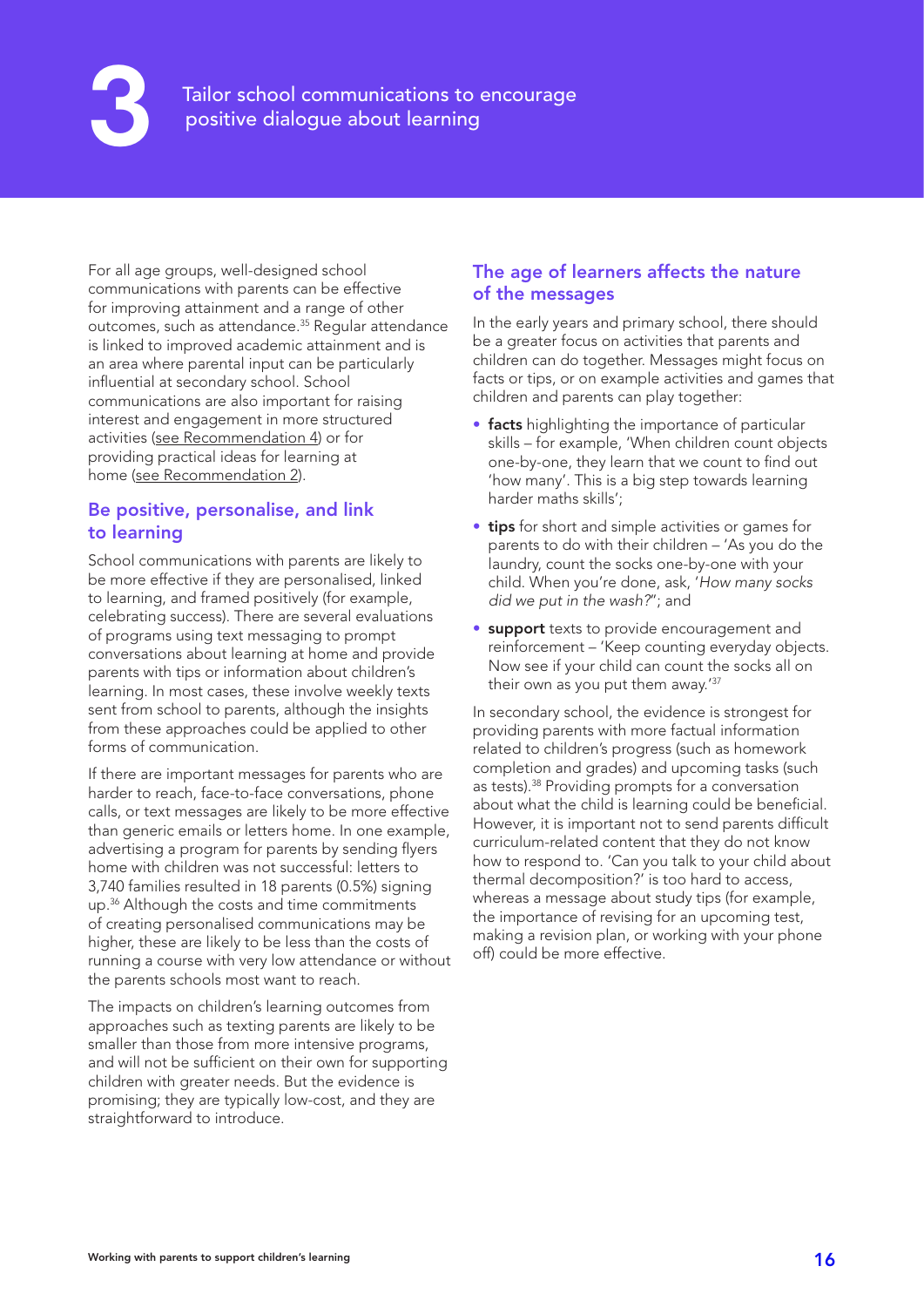

#### Box 4: Text-messaging is a promising approach

A texting program was trialled in UK secondary schools involving 15,000 students. Parents received weekly messages over the course of a year (30 texts in total). Texts informed parents about dates of upcoming tests, whether homework was submitted on time, and what their children were learning at school. Children whose parents received texts made one month's additional progress in maths and had reduced absenteeism. The mechanism for the impact is thought to be improved communications between parents and children: parents receiving the texts were nearly three times more likely than those in the control condition to talk to their child about revising for an upcoming test.<sup>38</sup>

#### Consider frequency, timing, and audience

Although texting approaches are generally low cost and straightforward to introduce, careful thought needs to be given to the frequency, timing, and targeting of messages. Weekly messages over six to eight months appear to be effective, though more frequent and shorter approaches have also had positive results, particularly in the early years.

Parents are generally accepting of texting programs, including the content, frequency, and timing of texts. However, there is such a thing as 'too many texts'.35 It may help to first provide samples and gather feedback on what parents find helpful, and monitor perceptions carefully to avoid overloading or irritating parents with messages. Schools could chart how many messages are already going out to parents and ensure that additional communications do not become too frequent.

There is some evidence that it is beneficial to involve other family members – not just the primary contact.34 Some groups may also benefit particularly; for example, one study found that text messaging had particularly positive effects on engaging fathers.39 This is important given that fathers often have less contact with school but play an important role in supporting their children's learning.40

#### Small changes matter

Carefully designed school communications can have a positive impact on parents' beliefs and behaviours. For example, most parents underestimate the number of days their child has been absent from school and act differently when given accurate information. In one study, 72% of parents with higher-than-average-absence students did not know that their children had missed more school than their classmates.41 When informed of their child's total absences, they made extra efforts to improve attendance. One way that schools can support this is with simple letters to parents with above-average absences stating the total number of days that their child has missed that year, framed in a way that encourages parents to support attendance (see Box 5).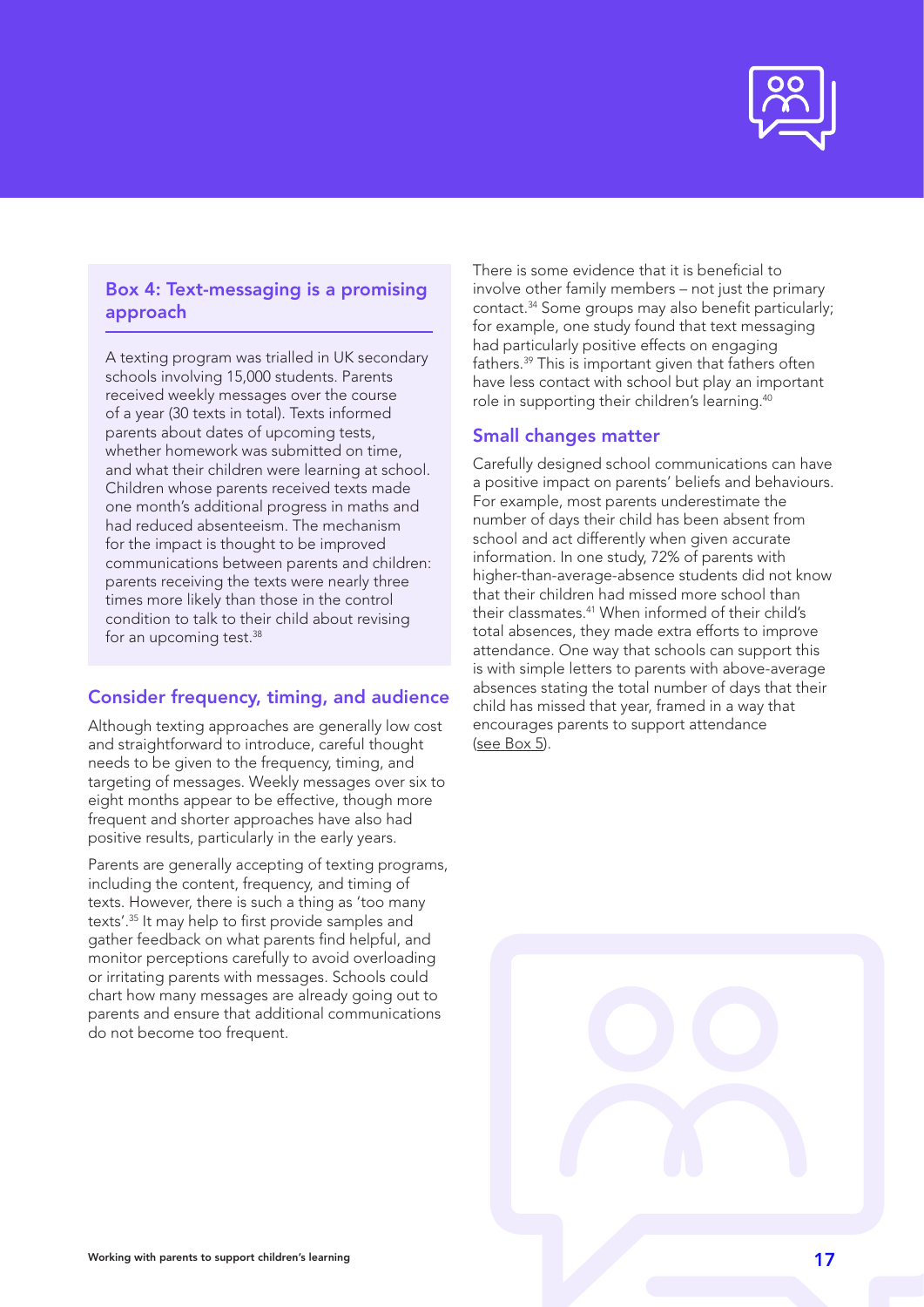#### Box 5: The value of personalised communications

In a randomised controlled trial in 203 American schools, sending a letter to parents stating the total number of days their child had been absent led to an average reduction in absences of one day per child (versus no letter).<sup>41</sup> The study showed that the wording of the letter matters: a simple reminder of the importance of attendance helps a little, but the crucial piece of information was personalising the letter to give the total number of absences to date.

Parents in the study received an average of four letters over the course of the year. There was some evidence that further reminders would have been beneficial: attendance improved directly in the period after the letter before falling back again. The letter can be very simple (fewer than 50 words) and should aim to promote parents' efficacy ('attendance is something you can help with') rather than blaming them.

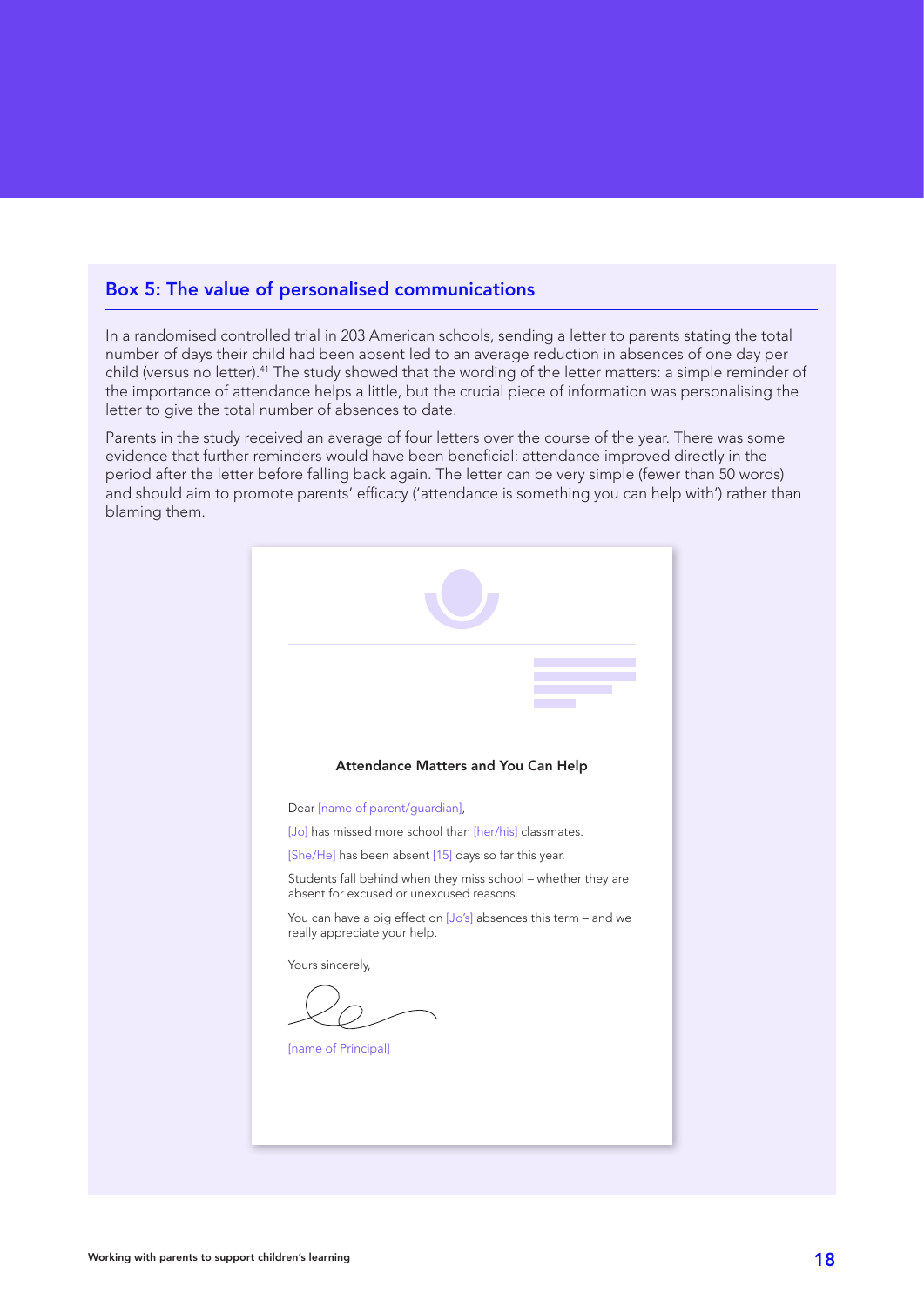

Overcomplicated sets of instructions or activities that require more complex effort or organisation on the part of parents are less likely to have the desired effect.

#### Review existing communication approaches

Schools should consider whether their current forms of communication (particularly traditional methods such as newsletters, parent evenings, or information on website) are effective at reaching all parents, and could be replaced or supplemented with alternative approaches. It is worth noting, though, that while some communications may not have much bearing directly on outcomes, they may still be important in helping parents and families feel a sense of belonging or stay informed – and this may be an important precondition for messages more focused on children's learning.

Communication should be two‑way, including asking parents what they would find helpful in supporting their children's learning. According to a survey of over 1,000 parents in England:<sup>42</sup>

- parents' happiness with how schools engage them is higher if (a) they have been consulted, (b) schools respond to their preferences, (c) more topics of information are provided by schools, and (d) when more engagement opportunities are available;
- around half of parents say that they have not been consulted on their preferences for receiving information;
- the information that parents most want from schools is updates on their child's progress, and most schools do provide this to parents; and
- after this, though, there is a mismatch between what parents say they want (information about what their child is learning), and what they tend to receive (information on general school activities, changes to school policies, administrative issues, and school performance).

While equivalent research is not available for Australia, schools are encouraged to use survey tools to understand what parents would find helpful. This may be done through sampling small groups of parents – ensuring a cross section is represented, or by using the information provided by jurisdiction designed surveys where the response rate will provide reliable evidence. More informal interactions between parents and school staff can also provide valuable insight into the needs of families while building trust.

In reviewing your approach to communications, questions for your school to consider include:

- Do you know how your parents view the school's communication with them (for example, frequency, content, mode)?
- Does it give them the information they want?
- Are there any time-consuming communications that you currently use? Are these having the desired impact? Are you reaching the parents you want to?
- What do you do for parents who do not speak English or read well?
- What channels do parents have for contacting the school?

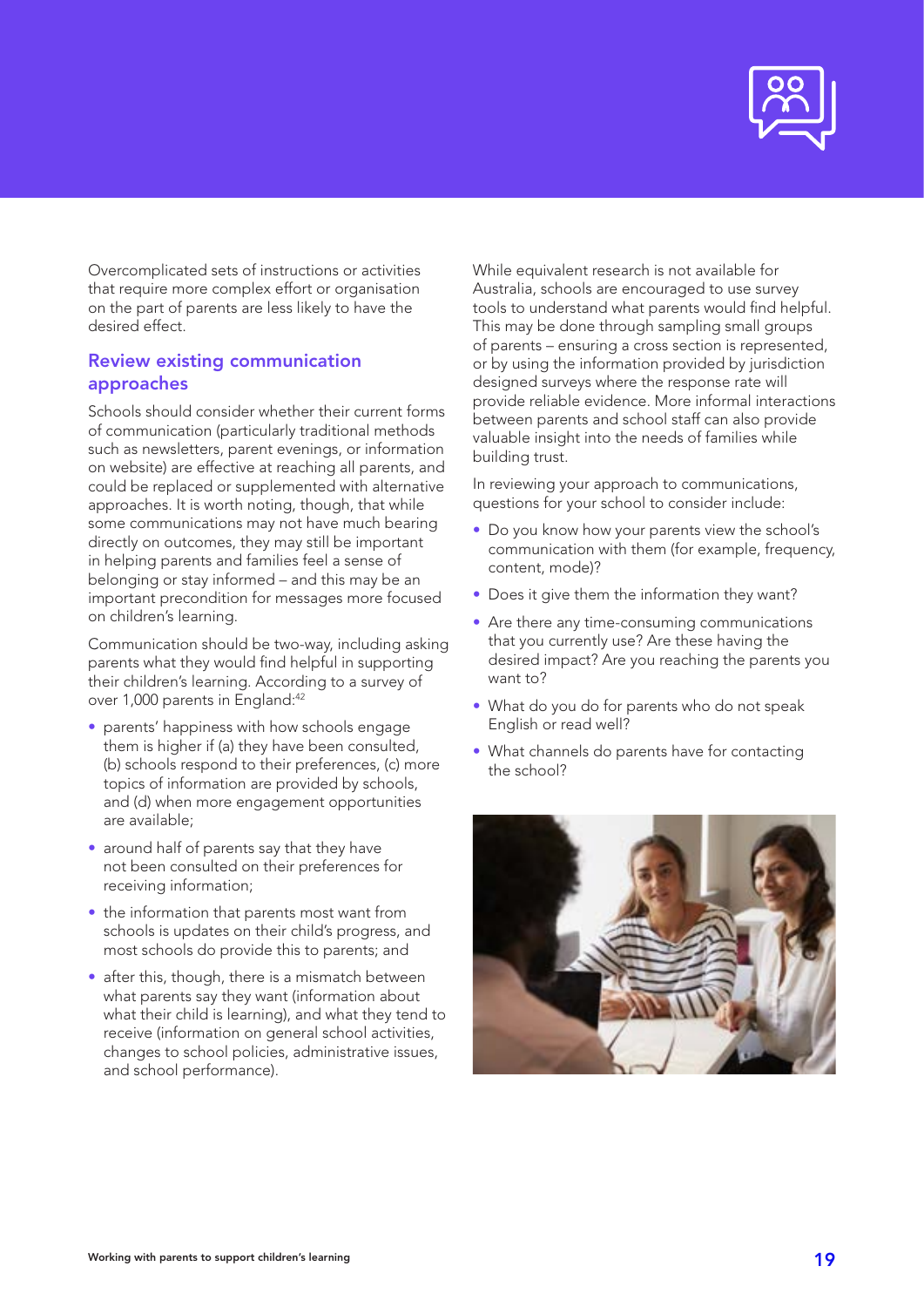

<span id="page-21-0"></span>Offer more sustained<br>and intensive support<br>where needed and intensive support where needed

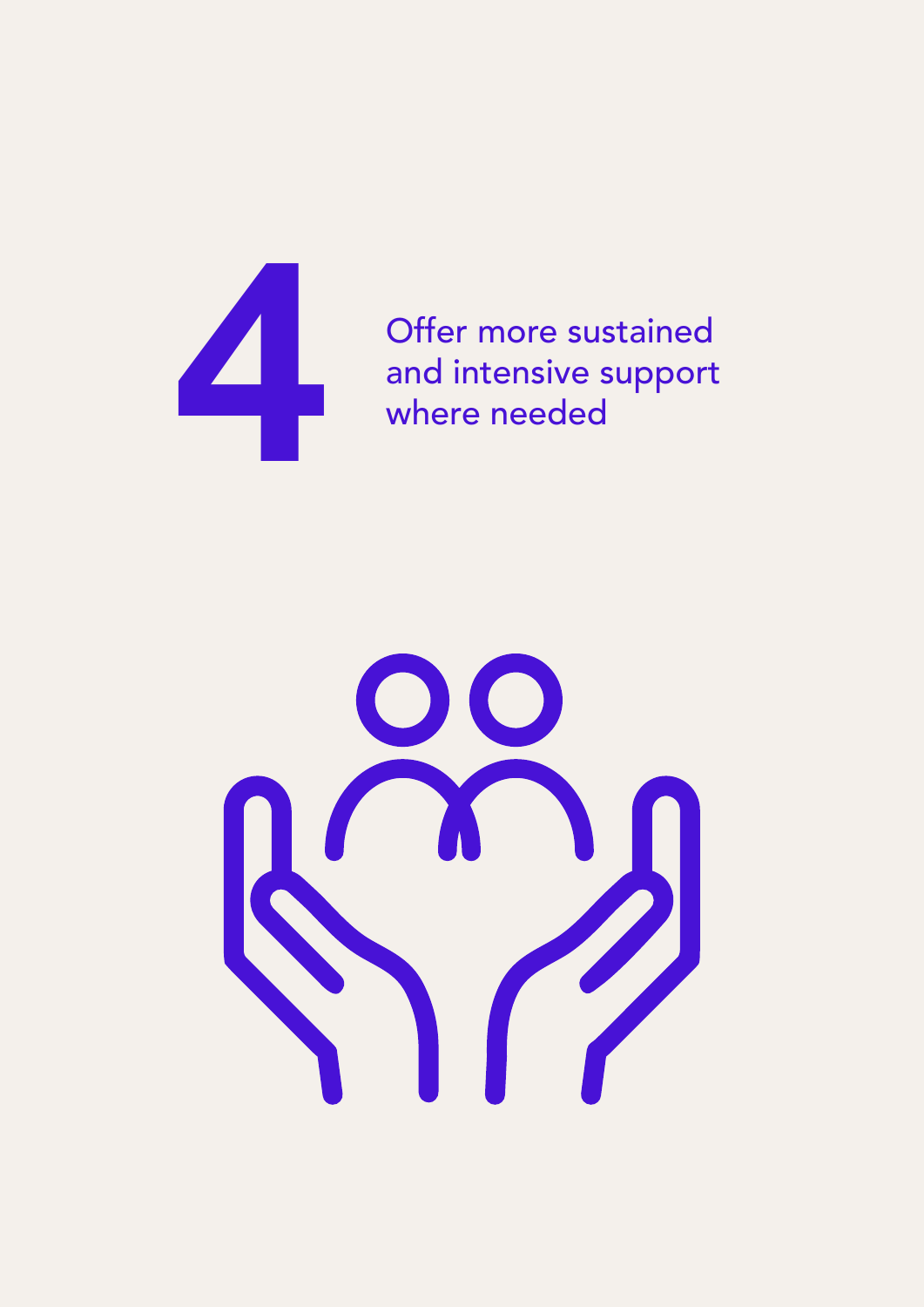



More sustained and intensive approaches to support parental engagement may be needed for some children – for example, those struggling with early reading, those from disadvantaged backgrounds, or those with behavioural difficulties. More intensive approaches, which target particular families or outcomes, are associated with larger learning gains, but are also more difficult to implement.

#### Target support sensitively

Some form of targeting is usually required to use resources effectively and to avoid widening gaps, so an analysis of needs is a logical starting point. It is also important that targeting is done sensitively to avoid stigmatising, blaming, or discouraging parents. One approach is to provide a universal offer, but give extra support and encouragement to those parents with greater needs so that they are most likely to take up the opportunity (see Box 6 for an example).



#### Box 6: Careful targeting – encouraging parents to use free breakfast clubs

Children are more likely to learn effectively when they have had a healthy breakfast. Encouraging parents to provide this at home is one option; another is to provide a breakfast club in school. The EEF's trial of Magic Breakfast in 106 schools found that providing a universal free breakfast club had an impact of two additional months' progress on children's outcomes in the first two years of primary school.

On targeting the Magic Breakfast offer, teachers in this trial said:

- It is key to avoid any feeling among children and parents that the breakfast offer at school is 'just for the poorer families'.
- Encouraging children from all backgrounds to eat breakfast is a good way of removing any stigma.
- Children most likely to benefit should be sensitively targeted through personal contact with parents, sending personalised letters, and proactive efforts to get children into school on time.

Where this approach was adopted, parents described feeling that staff cared about them and recognised some of the individual challenges that they faced. In addition to having an impact on students, the classroom, and schools, parents spoke about benefits of the breakfast club, such as having less stress in the morning and fewer arguments with their children over breakfast.

Within Australia, breakfast clubs are an important offering for many schools and show variety of positive outcomes, demonstrating strong benefits for students from low-socioeconomic backgrounds.<sup>43</sup>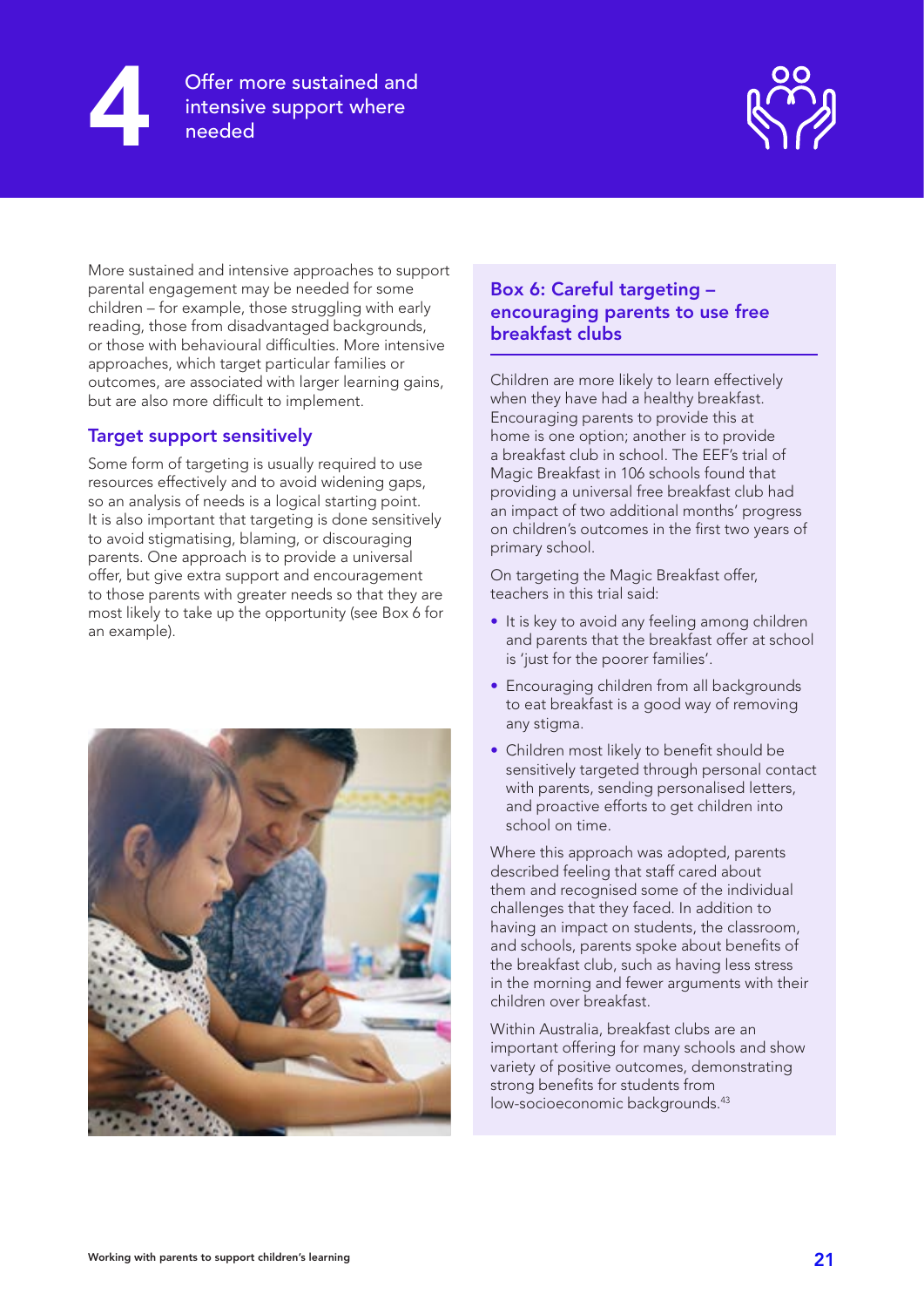Where programs are intended to benefit those with particular needs (such as struggling readers) it is especially important to make sure that the right families are identified and attend. One ten-week program, Supporting Parents on Kids Education in Schools (SPOKES), teaches parents of struggling readers strategies to support their children's reading. A recent randomised controlled trial in 68 primary schools in England found no overall effect on reading or social‑emotional outcomes in the short-term; this appears to be because the groups included children of higher ability than the program was designed for.<sup>21</sup> There is some indication that the approach may be effective in the long-term when targeted successfully.

#### Plan carefully for group‑based sessions for parents

When embarking on more intensive approaches it is especially important to acknowledge the challenges and plan carefully. Providing a series of group-based workshops for parents, sometimes with separate activities for children, can be effective for a range of outcomes, including academic attainment, other learning outcomes, and aspects of children's social-emotional development,<sup>44,45,46</sup> but it is often costly and the parents who could benefit most may not be the ones who attend. Often only around a third of parents intended for support attend at least one session.47 Box 7 summarises some of the barriers to participation in programs aimed at supporting parents, and some of the potential solutions.

There is evidence that providing incentives can boost attendance, but it also increases costs and has not always been associated with improved outcomes.48 Schools should therefore plan carefully before undertaking such activities, and recognise that where needs are greater, more resources (including time) will be required – for example, in speaking to parents face-to-face in order to build relationships and increase take-up.<sup>49</sup>

A convenient time and accessible location, paired with an informal and welcoming environment, appear to be most important for enabling parents to attend group sessions. Sometimes parents may find a new approach intimidating, or worry that it is too demanding, or simply be unsure what it is on offer based on the initial information provided.

#### Box 7: Barriers to parents accessing services and strategies to overcome them

Reviews of the evidence identify why families can be perceived as 'hard to reach' and what services can do to address this.47,50 50 Parents' isolation from services may be involuntary (for example, owing to language differences, poor health, long or unsociable work hours, financial barriers) or voluntary (for example, because engagement with services would be threatening or stigmatising). In an education context, parents' own poor experience of school can contribute to a reticence to engage fully in children's learning. Immediate barriers commonly relate to:

- $\bullet$  where and when support is delivered  $-$  if these conflict with work hours and childcare commitments, or where accessibility is an issue; and
- how an offer is communicated for example, by using of inaccessible language or professional jargon, services being intimidating or insufficiently visible, and staff appearing disinterested.

Responses to these barriers include:

- flexible location and timing of services including home visits and outreach services for families who lack transport or live in rural areas; and
- making services welcoming and less intimidating – for instance, by employing staff who can relate to parents, and making repeated attempts, if needed, to engage the families concerned. Recruiting parents might involve using parent ambassadors, securing referrals from peers, advertising services in places frequented by families, and translating promotion materials into relevant languages. At the heart of all of these is building relationships of trust.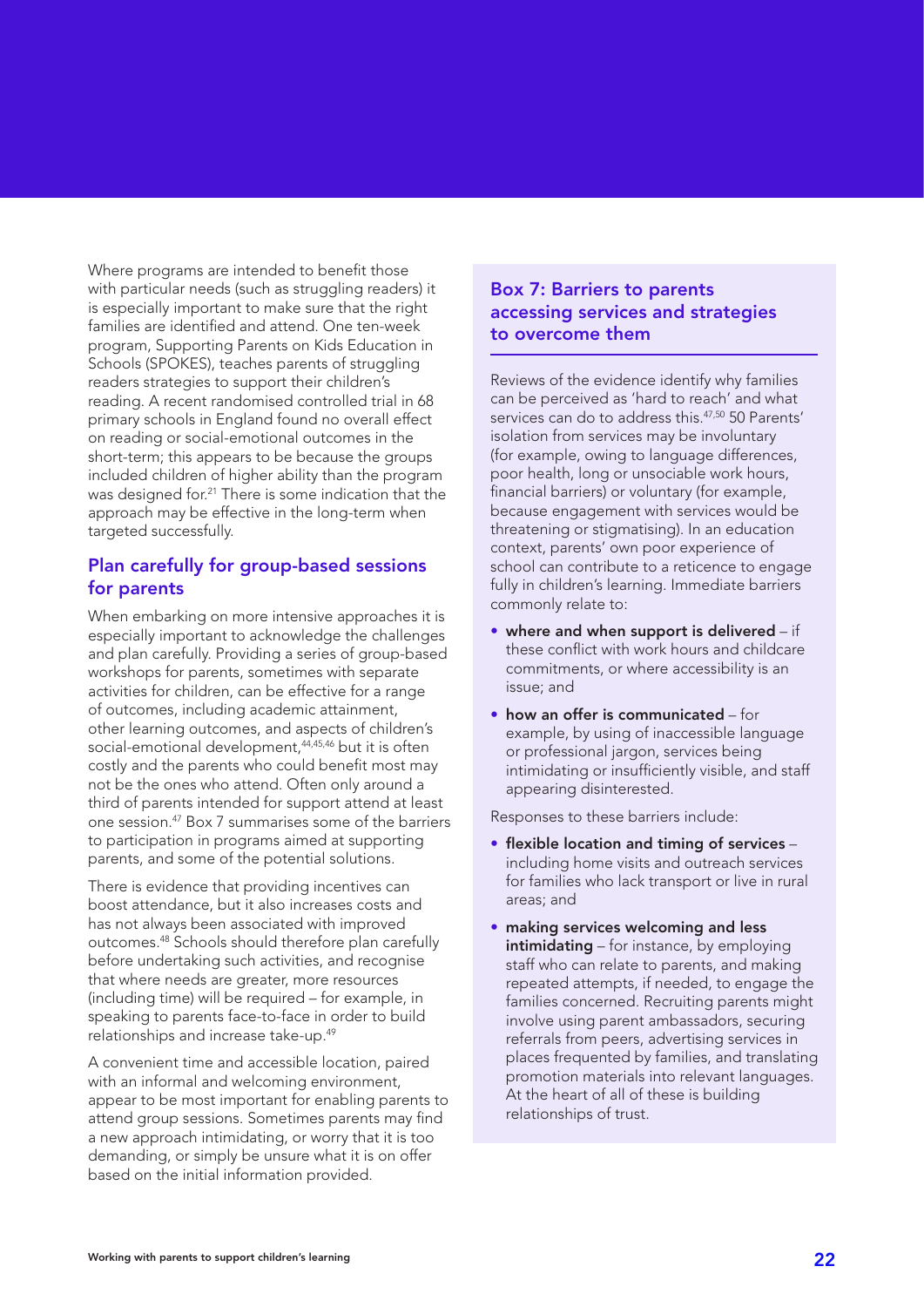

#### Consider home visiting for younger children

Home visits may be particularly beneficial for parents least likely to attend meetings at preschool or school, or those from more disadvantaged backgrounds.51 They commonly focus on promoting a more positive home learning environment in the early years, including sensitive parent-child interaction and reading with and to children, and there is evidence that they can have positive effects on parenting behaviours and children's early learning outcomes.52 Programs that provide one or more home visits per month, and that include active learning (for example, visitors modelling effective play or reading strategies) have been associated with larger positive impacts.<sup>53</sup>

Occasional, relationship-building home-visits may be helpful prior to inviting parents to get involved in school-based activities or courses, or at key transitions at school, but are unlikely to be intensive enough on their own to lead to changes in parents' engagement with learning.

#### Encourage a consistent approach to behaviour

Strategies that help parents and schools to take a consistent approach to behaviour are likely to be beneficial.54 For example, promising approaches involve parents and teachers setting goals for their child, agreeing and implementing specific strategies that can be implemented at home and school to help their child's behaviour, responding consistently to children's behaviour, and gathering information to assess their child's progress.<sup>55</sup>

There is promising evidence for some structured, targeted interventions for parents aimed at improving children's social, emotional, and behavioural outcomes, which are known to be important for academic attainment.<sup>56,57</sup> These include group courses for parents that help to manage difficult behaviour. For instance, Incredible Years has been shown to improve children's behaviour in multiple trials and in several countries (Box 8).58,59 For young children (under seven), an analysis of parenting interventions focused on improving children's behaviour<sup>60</sup> identified four components that appeared to be particularly important:

- parents have opportunities to practise skills with their child (for example, the parent helping their child through an activity while a facilitator observes);
- teaching skills in communicating emotions (for example, active listening and reflecting back what the child says);
- supporting parents to interact positively (for example, how to interact on the child's level during play and to let the child take the lead during a play activity); and
- disciplinary consistency (responding to a behaviour in the same way with the same consequence).

#### Box 8: Incredible Years

Incredible Years is a group‑based parenting course lasting between 12 and 18 weeks and is targeted at parents of children aged 0 to 12 years (four different versions) with behaviour difficulties. Parents view video vignettes depicting parent models interacting with children in different situations, after which they discuss the videos with trained facilitators and practise learned techniques in role plays.

Parents are encouraged to practise skills between sessions via home assignments. The BASIC version focuses on play skills, praise and rewards, limit‑setting, and handling misbehaviour, while the ADVANCE component goes deeper into interpersonal issues such as communication and problem solving. A meta‑analysis involving 50 studies found that the program is effective, with larger effects in studies including families with greater needs.<sup>58</sup>

Schools may also wish to look out for a Guidance Report from Evidence for Learning on Behaviour which will be published in 2020.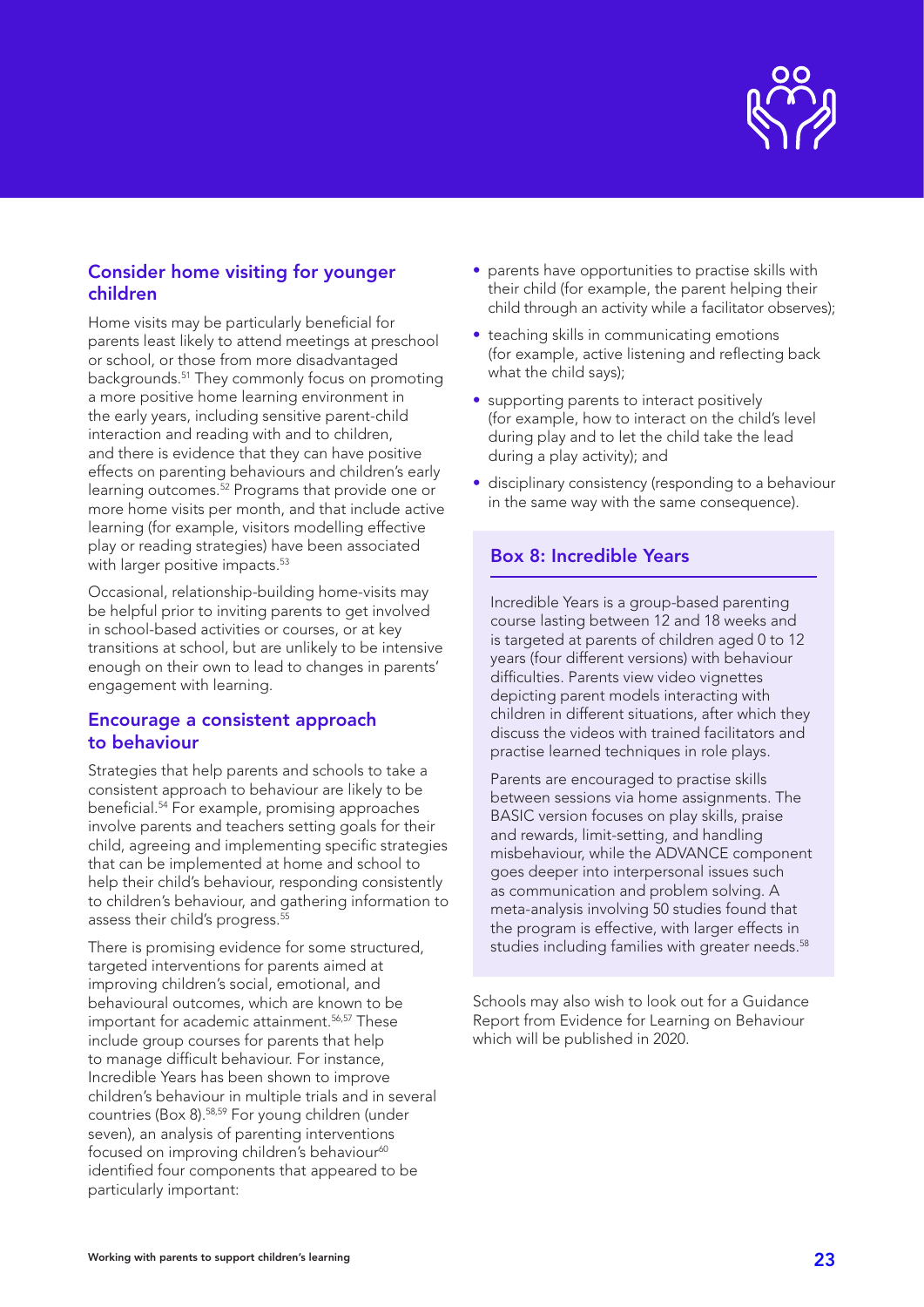# <span id="page-25-0"></span>Acting on the evidence

Evidence for Learning has produced a Guidance Report ['Putting Evidence to Work: A School's Guide to](https://www.evidenceforlearning.org.au/assets/Guidance-Reports/Implementation/Guidance-Report-Putting-evidence-to-work-a-schools-guide-to-implementation2.pdf)  [Implementation](https://www.evidenceforlearning.org.au/assets/Guidance-Reports/Implementation/Guidance-Report-Putting-evidence-to-work-a-schools-guide-to-implementation2.pdf)' which can be used as a guide as you plan to implement changes. Figure 1 provides an overview of the implementation process which school can apply to any implementation challenge.

## The stages of implementation

#### Foundations for good implementation

Treat implementation as a process, not an event. Plan and execute it in stages.

Create a leadership environment and school climate that is conducive to good implementation.



#### **Implementation process begins**

*Figure 1: Implementation can be described as a series of stages relating to thinking about, preparing for, delivering, and sustaining change.*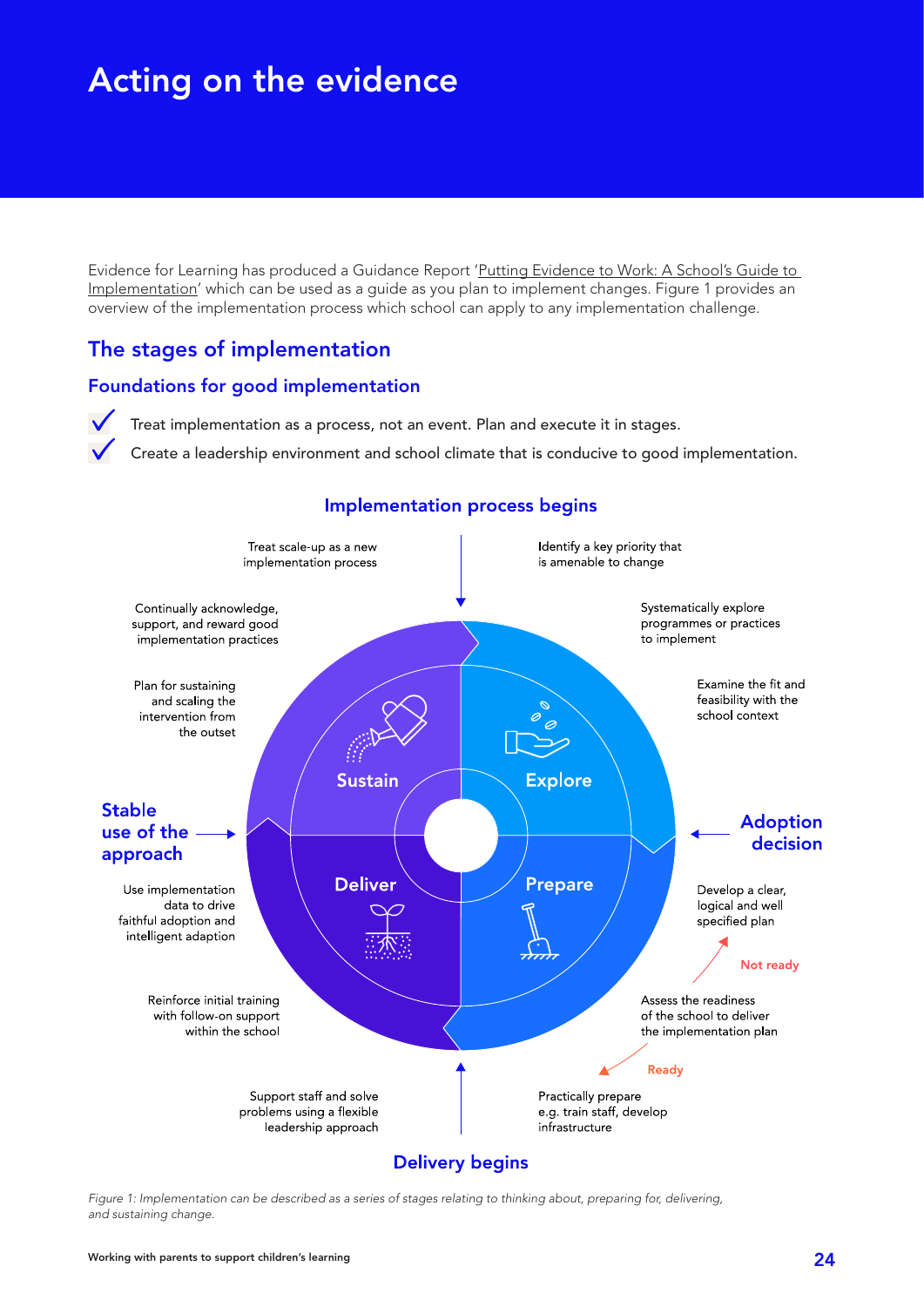To assist you in implementation around an area of working with parents, you may wish to consider a range of principles. We have expressed these as questions to prompt reflection, aligned to The Stages of Implementation detailed on the previous page. These stages are explored further in our Guidance Report 'Putting Evidence to Work: A [School's Guide to Implementation'](https://www.evidenceforlearning.org.au/assets/Guidance-Reports/Implementation/Guidance-Report-Putting-evidence-to-work-a-schools-guide-to-implementation2.pdf).



#### Checklist questions

Have the school leadership team created a clear vision and understanding of expectations about the purpose of parent engagement in the school?

Are there opportunities to make fewer, but more strategic, decisions around how you are working with parents to support student's learning?



#### Checklist questions

- Have you completed an audit of current parent engagement activities at your school?
- Have you invited parents into the conversation to understand their perceptions and needs?
	- Have you listened to a range of stakeholders, not just the parents who are the most active?
	- Have you explored the evidence available and considered its feasibility in your context?

Checklist questions

Prepare

- Does the school leadership have a logical action plan as to how to work with parents? Does everyone involved have a shared understanding of the action plan?
	- Have you developed a plan to capture feedback on the process?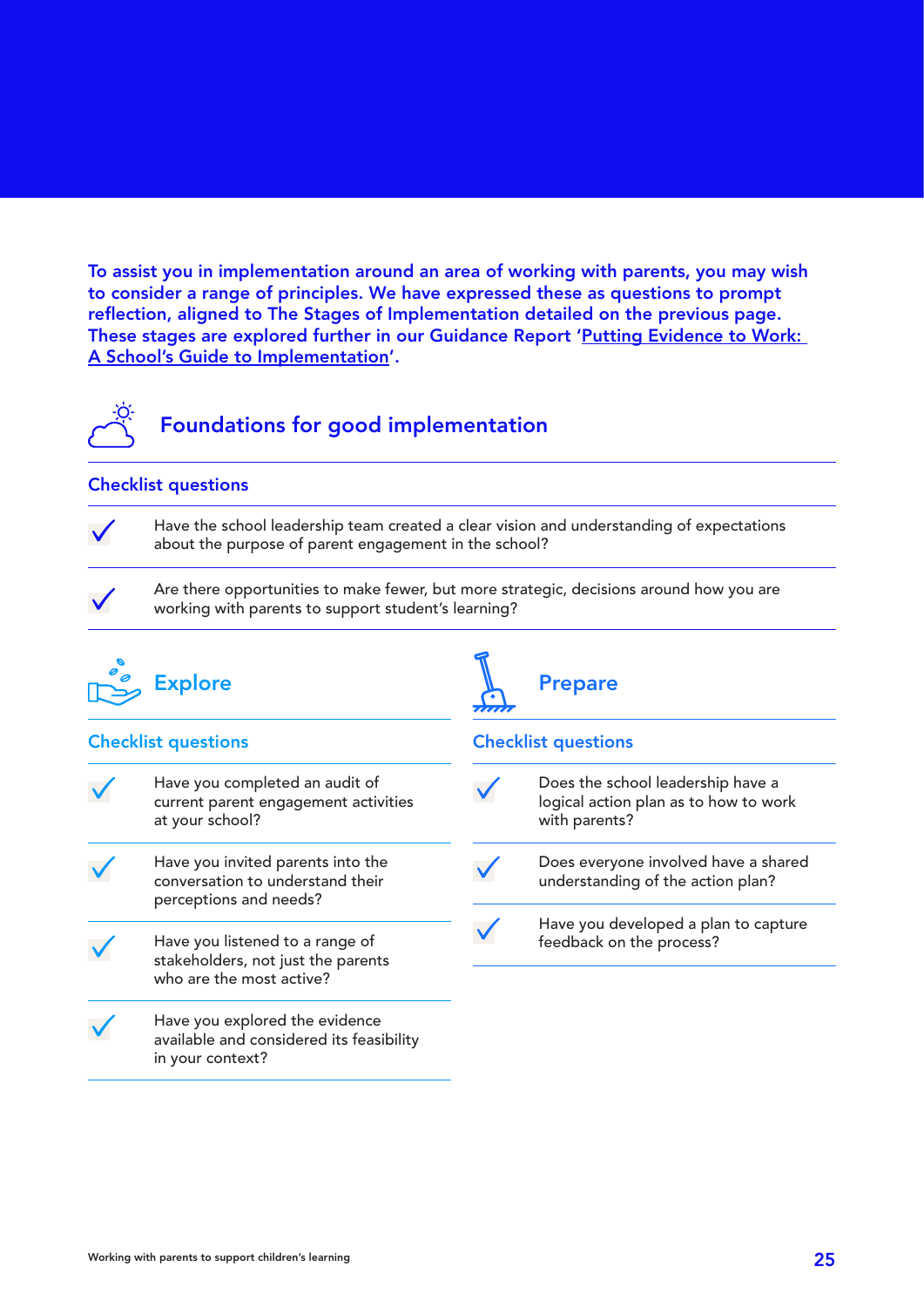# Acting on the evidence





#### Checklist questions

- Have teachers been supported with  $\checkmark$ appropriate professional learning around how to work with parents?
- $\checkmark$ Do you have a plan to roll out changes gradually, beginning with an initial team to test the new approach at a small scale?
	- Have you used the data collected to adapt the approach?



#### Checklist questions

Have you developed a plan for the ongoing professional learning for teachers, supporting them to work with parents? Do you have a plan to scale the new

approach that was tested?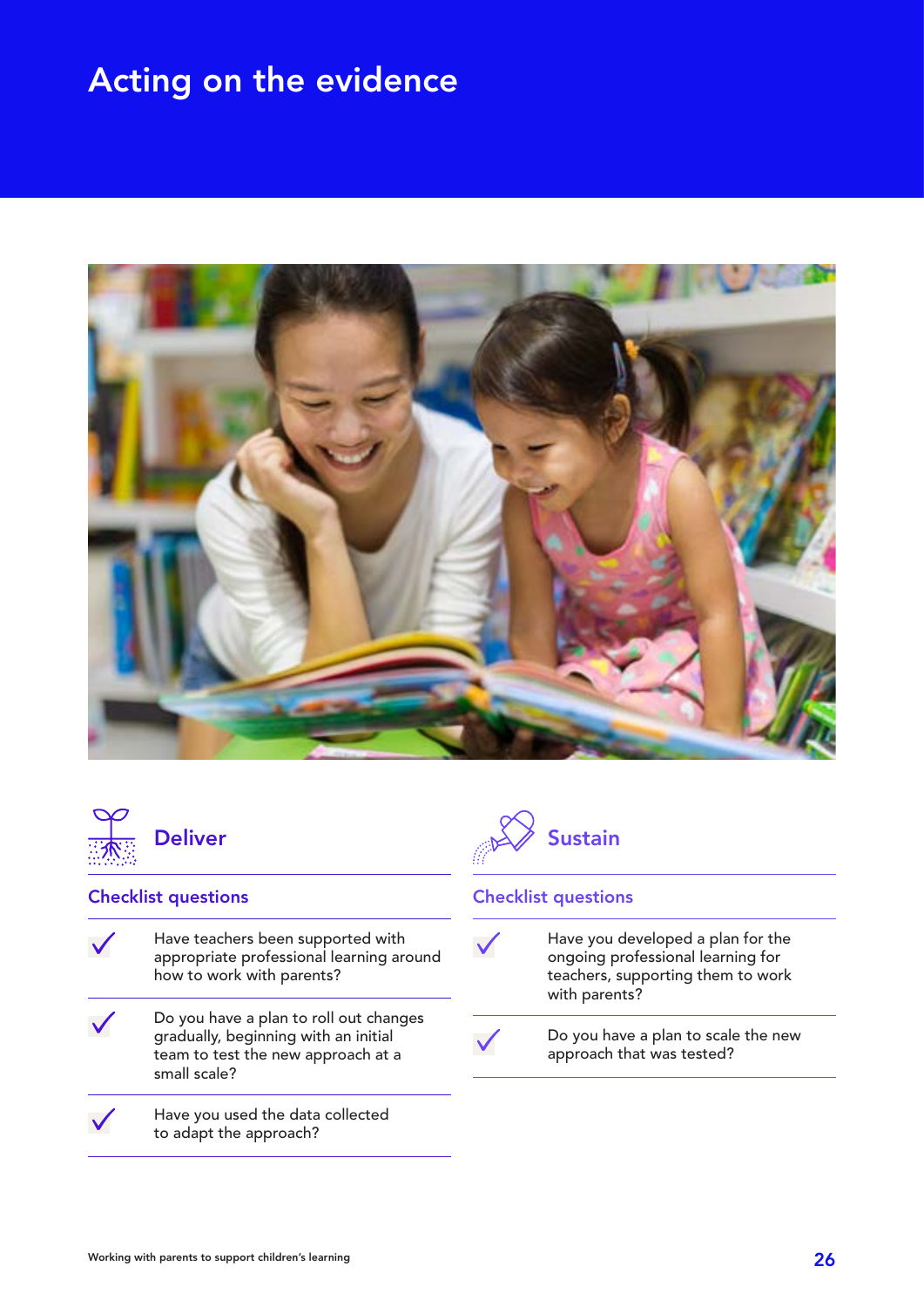# <span id="page-28-0"></span>Further reading

#### The Australian Institute of Teaching and School Leadership (AITSL)

AITSL emphasises parent engagement through two of the [Australian Professional Standards for](https://www.aitsl.edu.au/teach/standards)  [Teachers,](https://www.aitsl.edu.au/teach/standards) standards 3.7 and 7.3. The AITSL website contains illustrations of practice and resources to support the development of these standards at each.

The [Australian Professional Standard for Principals,](https://www.aitsl.edu.au/lead-develop/understand-the-principal-standard/unpack-the-principal-standard) also developed by AITSL, prioritises 'Engaging and working with the community' as one of five key elements of a school leader role.

#### Australian Parents Council (APC)

The APC pursue policy, practice, programs, partnerships and collaboration that maximise school outcomes for all Australian children. They provide helpful advice that schools may find valuable in conversations with parents.

[austparents.edu.au/information-and-advice/](https://austparents.edu.au/information-and-advice/supporting-childrens-learning/) [supporting-childrens-learning/](https://austparents.edu.au/information-and-advice/supporting-childrens-learning/)

#### Australian Research Alliance for Children and Youth (ARACY)

ARACY exists because Australian children aren't doing as well as they should be in a wealthy country, and because researchers, service providers and policy makers need to work together for this change to occur. ARACY's 2012 report<sup>1</sup> for the Family-School and Community Partnerships Bureau supports a number of recommendations in this report, including providing additional context around communication [\(Recommendation 3](#page-16-0)) and sustained and intensive support ([Recommendation 4](#page-21-0)). [aracy.org.au/](https://www.aracy.org.au/publications-resources/command/download_file/id/7/filename/Parental_engagement_in_learning_and_schooling_Lessons_from_research_BUREAU_ARACY_August_2012.pdf) [publications-resources/command/download\\_file/](https://www.aracy.org.au/publications-resources/command/download_file/id/7/filename/Parental_engagement_in_learning_and_schooling_Lessons_from_research_BUREAU_ARACY_August_2012.pdf) id/7/filename/Parental\_engagement\_in\_learning and\_schooling\_Lessons\_from\_research\_BUREAU [ARACY\\_August\\_2012.pdf](https://www.aracy.org.au/publications-resources/command/download_file/id/7/filename/Parental_engagement_in_learning_and_schooling_Lessons_from_research_BUREAU_ARACY_August_2012.pdf)

#### Evidence for Learning

Evidence for Learning highlights the international research available on Parental Engagement as one approach within both the Teaching & Learning Toolkit and the Early Childhood Education Toolkit.

[evidenceforlearning.org.au/teaching-and-learning](https://evidenceforlearning.org.au/teaching-and-learning-toolkit/parental-engagement/)[toolkit/parental-engagement/](https://evidenceforlearning.org.au/teaching-and-learning-toolkit/parental-engagement/)

[evidenceforlearning.org.au/early-childhood](https://evidenceforlearning.org.au/early-childhood-education-toolkit/parental-engagement/)[education-toolkit/parental-engagement/](https://evidenceforlearning.org.au/early-childhood-education-toolkit/parental-engagement/) 

Evidence for Learning have collaborated with the Melbourne Graduate School of Education and Telethon Kids to develop the Australasian Research to support the contextualisation of international research:

[evidenceforlearning.org.au/the-toolkits/the](https://evidenceforlearning.org.au/the-toolkits/the-teaching-and-learning-toolkit/australasian-research-summaries/parental-engagement/)[teaching-and-learning-toolkit/australasian-research](https://evidenceforlearning.org.au/the-toolkits/the-teaching-and-learning-toolkit/australasian-research-summaries/parental-engagement/)[summaries/parental-engagement/](https://evidenceforlearning.org.au/the-toolkits/the-teaching-and-learning-toolkit/australasian-research-summaries/parental-engagement/)

[evidenceforlearning.org.au/the-toolkits/early](https://evidenceforlearning.org.au/the-toolkits/early-childhood-education-toolkit/australasian-research-summaries/parental-engagement/)[childhood-education-toolkit/australasian-research](https://evidenceforlearning.org.au/the-toolkits/early-childhood-education-toolkit/australasian-research-summaries/parental-engagement/)[summaries/parental-engagement/](https://evidenceforlearning.org.au/the-toolkits/early-childhood-education-toolkit/australasian-research-summaries/parental-engagement/) 

#### raisingchildren.net.au

raisingchildren.net.au provide free, reliable, up‑to‑date and independent information to help families grow and thrive together. Funded by the Australian Government, designed for busy families, it contains resources that support parents engage with their child's school, which schools may find valuable.

[raisingchildren.net.au/](http://raisingchildren.net.au/)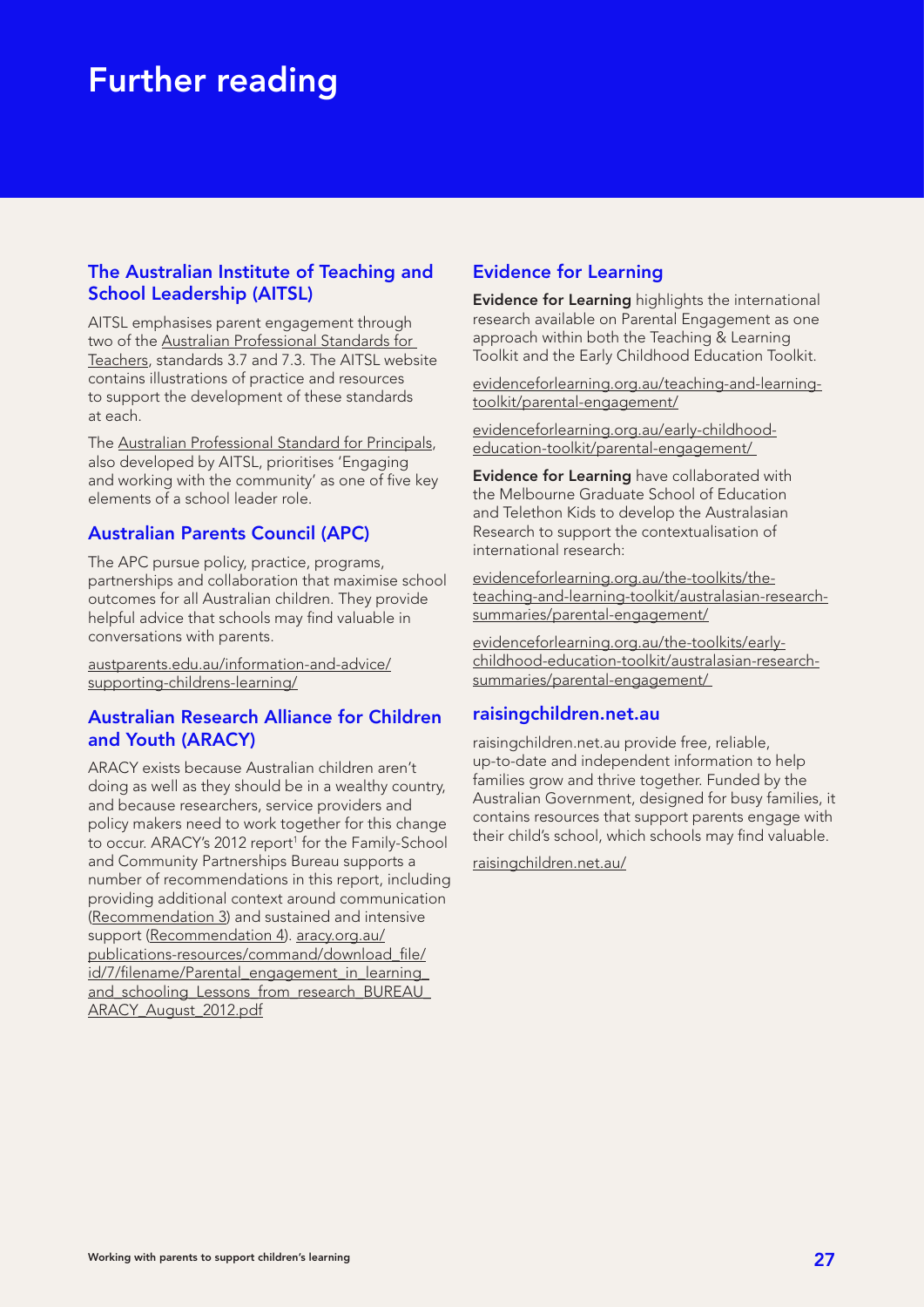# <span id="page-29-0"></span>How was this guide compiled?

This Guidance Report draws on the best available evidence regarding the development of parental engagement in children's learning based on a review conducted by Dr Nick Axford (University of Plymouth), Dr Vashti Berry (University of Exeter), Dr Jenny Lloyd (University of Exeter), Dr Darren Moore (University of Exeter), Morwenna Rogers (University of Exeter), Alison Hurst (University of Exeter), Kelly Blockley (university of Plymouth), Hannah Durkin (University of Exeter), and Jacqueline Minton (University of Exeter).

The Guidance Report was created over four stages:

- 1. Scoping. The EEF consulted with a number of teachers and academics about the scope of the report. We then appointed an advisory panel and the review team, and agreed research questions for the review.
- 2. **Evidence review**. The review team conducted searches for the best available international evidence using a range of databases, and a systematic methodology to classify strength of evidence.
- 3. Research on current practice. The review team also conducted a survey of 180 schools in England to understand what schools are currently doing in relation to engaging parents, and interviewed 16 school leaders and three subject experts.
- 4. Writing recommendations. The EEF worked with the advisory panel and reviewers to draft the Guidance Report and recommendations. The final Guidance Report was written by Matthew van Poortvliet (EEF), Nick Axford (University of Plymouth) and Jenny Lloyd (University of Exeter) with input and feedback from many others.

The advisory panel included Laura Barbour (Sutton Trust), Professor Tracey Bywater (University of York), Janet Davies (Parental Engagement Network), Fiona Jelley (University of Oxford), Dr Janet Goodall (University of Bath), Dr Julian Grenier (Sheringham Nursery School), Stuart Mathers (EEF), Professor Kathy Sylva (University of Oxford), and Chris Woodcock (Durrington Research School, part of DMAT). We would like to thank them for the support, challenge, and input they provided throughout the process.

We would like to thank the researchers and practitioners who were involved in providing support and feedback on drafts of this guidance. In the UK, these include Professor Steve Higgins, Professor Pam Sammons, Robbie Coleman, Professor Peter Hannon, Juliette Collier, Stephen Tierney, Aleisha Clarke, Raj Chande, Bibi Groot, Ruth Lowe, Mari Palmer, Dr Kelly Burgoyne, and Laura Webb. Australian contributors include Barbara Barker, Penny Dakin & Diana Harris.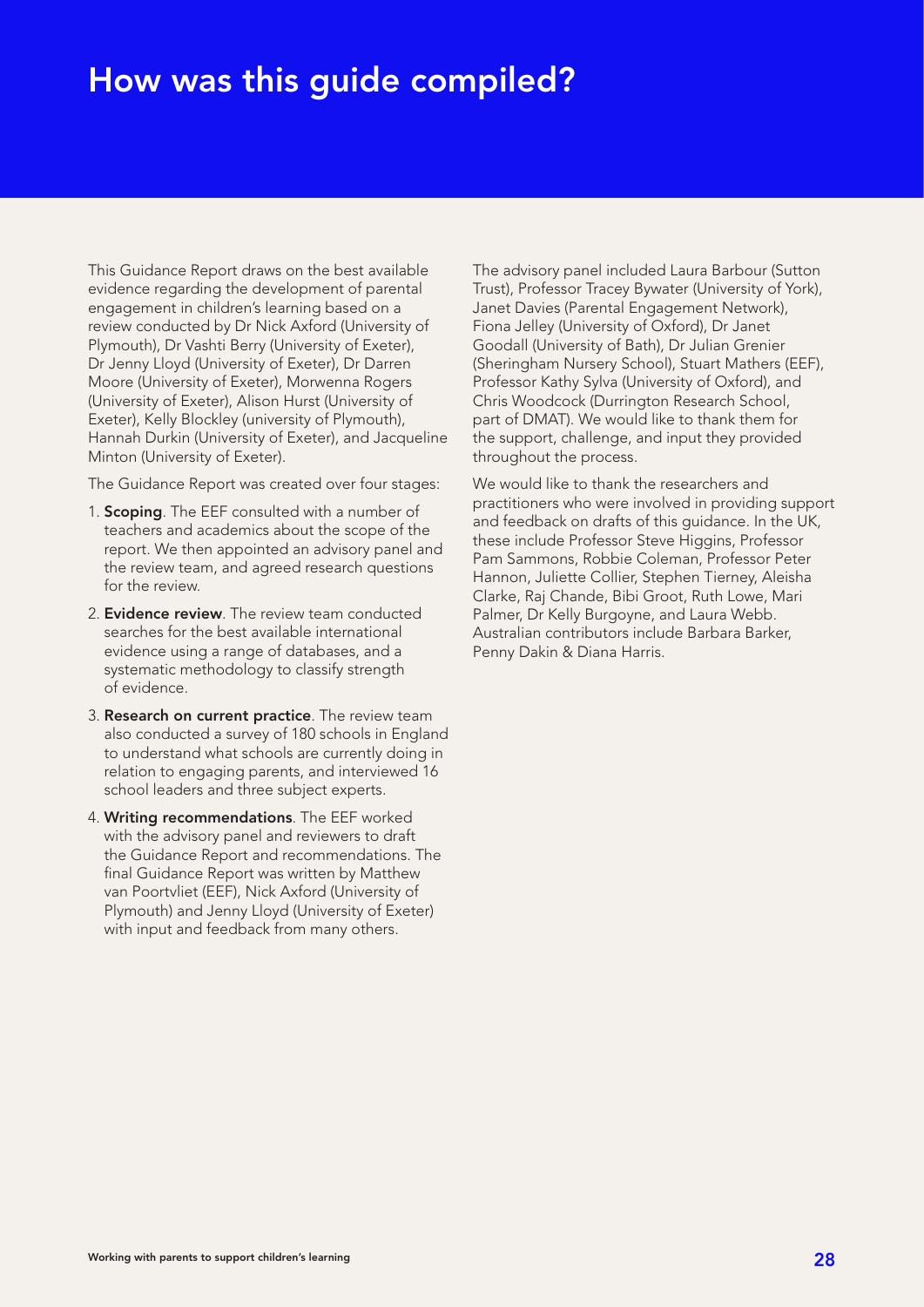## <span id="page-30-0"></span>**References**

- 1 Emerson, L., Fear, J., Fox, S., and Sanders, E. (2012) Parental engagement in learning and schooling: Lessons from research. A report by the Australian Research Alliance for Children and Youth (ARACY) for the Family‑School and Community Partnerships Bureau: Canberra.
- 2 Australian Institute of Teaching and School Leadership. (2019) Australian Professional Standard for Principals and the Leadership Profiles. Retrieved from: [aitsl.edu.au/docs/default-source/national](https://www.aitsl.edu.au/docs/default-source/national-policy-framework/australian-professional-standard-for-principals.pdf?sfvrsn=c07eff3c_4)[policy-framework/australian-professional-standard-for-principals.](https://www.aitsl.edu.au/docs/default-source/national-policy-framework/australian-professional-standard-for-principals.pdf?sfvrsn=c07eff3c_4) [pdf?sfvrsn=c07eff3c\\_4](https://www.aitsl.edu.au/docs/default-source/national-policy-framework/australian-professional-standard-for-principals.pdf?sfvrsn=c07eff3c_4)
- Australian Institute of Teaching and School Leadership. (2018) Australian Professional Standards for Teachers. Retrieved from: [aitsl.edu.au/docs/](http://www.aitsl.edu.au/docs/default-source/national-policy-framework/australian-professional-standards-for-teachers.pdf?sfvrsn=5800f33c_64) [default-source/national-policy-framework/australian-professional](http://www.aitsl.edu.au/docs/default-source/national-policy-framework/australian-professional-standards-for-teachers.pdf?sfvrsn=5800f33c_64)[standards-for-teachers.pdf?sfvrsn=5800f33c\\_64](http://www.aitsl.edu.au/docs/default-source/national-policy-framework/australian-professional-standards-for-teachers.pdf?sfvrsn=5800f33c_64)
- 4 Centre for Education Statistics and Evaluation. (2018) Supporting students' learning – insights from students, parents and teachers, NSW Department of Education, Retrieved from: [cese.nsw.gov.au//images/](https://www.cese.nsw.gov.au//images/stories/PDF/Supporting_Students_LC_FA10_AA.pdf) [stories/PDF/Supporting\\_Students\\_LC\\_FA10\\_AA.pdf](https://www.cese.nsw.gov.au//images/stories/PDF/Supporting_Students_LC_FA10_AA.pdf)
- 5 Evidence for Learning in collaboration with Melbourne Graduate School of Education. (2018) Parental Engagement: Australasian Research Summary. Available from: [evidenceforlearning.org.au/the-toolkits/](https://evidenceforlearning.org.au/the-toolkits/the-teaching-and-learning-toolkit/australasian-research-summaries/parental-engagement/) [the-teaching-and-learning-toolkit/australasian-research-summaries/](https://evidenceforlearning.org.au/the-toolkits/the-teaching-and-learning-toolkit/australasian-research-summaries/parental-engagement/) [parental-engagement/](https://evidenceforlearning.org.au/the-toolkits/the-teaching-and-learning-toolkit/australasian-research-summaries/parental-engagement/)
- 6 Australian Government: Department of Education. (2017) Fact Sheet: Parent engagement in learning Retrieved from: [docs.education.gov.au/](https://docs.education.gov.au/system/files/doc/other/factsheet_-_parent_engagement_in_learning.pdf) system/files/doc/other/factsheet - parent\_engagement\_in\_learning.pdf
- Axford, N., Berry, V., Lloyd, J., Moore, D., Rogers, M., Hurst, A., Blockley, K., Durkin,H. and Minton, J. (2019) How Can Schools Support Parents' Engagement in their Children's Learning? Evidence from Research and Practice. London: Education Endowment Foundation. Report available from: [educationendowmentfoundation.org.uk/public/files/Publications/](https://educationendowmentfoundation.org.uk/public/files/Publications/ParentalEngagement/Parental_Engagement_-_Evidence_from_Research_and_Practice.pdf) ParentalEngagement/Parental\_Engagement - Evidence\_from [Research\\_and\\_Practice.pdf](https://educationendowmentfoundation.org.uk/public/files/Publications/ParentalEngagement/Parental_Engagement_-_Evidence_from_Research_and_Practice.pdf)
- 8 Sharples, J., Albers, B., Fraser, S., Deeble, M., & Vaughan, T. (2019) Putting Evidence to Work: A School's Guide to Implementation. Available from: [evidenceforlearning.org.au/guidance-reports/putting](https://evidenceforlearning.org.au/guidance-reports/putting-evidence-to-work-a-schools-guide-to-implementation/)vidence-to-work-a-schools-guide-to-implementation/
- Castro, M., Exposito-Casas, E., Lopez-Martin, E., Lizasoain, L., Navarro‑Asencio, E. and Gaviria, J. J. (2015) 'Parental involvement on student academic achievement: A meta‑analysis', Educational Research Review, 14, pp. 33–46.
- 10 Sammons, P., Toth, K., Sylva, K., Melhuish, E., Sirah, I. and Taggart, B. (2015) 'The long‑term role of the home learning environment in shaping students' academic attainment in secondary school', Journal of Children's Services, 10 (3), pp. 189–201.
- 11 Education Endowment Foundation. (2019) Evidence for Learning Teaching & Learning Toolkit: Education Endowment Foundation. Parental Engagement. Available from: [evidenceforlearning.org.au/toolkit/parental-engagement/](https://www.evidenceforlearning.org.au/toolkit/parental-engagement/)
- 12 See, B. H. and Gorard, S. (2015) 'Does intervening to enhance parental involvement in education lead to better academic results for children? An extended review', Journal of Children's Services, 10 (3), pp. 252–264.
- 13 Epstein, J. et al. (2008) School, Family and Community Partnerships: Your Handbook for Action (3rd end) Corwin
- 14 Goodall, J. (2018) Narrowing the Achievement Gap: Parental Engagement with Children's Learning, Routledge Research in Education.
- 15 Teacher Survey. (2017) 'Teachers' perception and practice of parental engagement in school', PTA UK, survey of 1,339 teachers.
- 16 OECD. (2009) Creating Effective Teaching and Learning Environments: First Results from TALIS. Chapter 2: The Professional Development of Teachers. Retrieved from: [oecd.org/berlin/43541636.pdf](https://www.oecd.org/berlin/43541636.pdf)
- 17 Smees, R. and Sammons, P. (2017) What role does the home learning environment play in supporting good child development in the early years and positive outcomes in later life? London: Action for Children.
- 18 Whitehurst, G. J., Falco, F. L., Lonigan, C. J., Fischel, J. E., DeBaryshe, B. D., Valdez‑Menchaca, M. C. and Caulfield, M. (1988) 'Accelerating language development through picture book reading', Developmental Psychology, 24, pp. 552–559.
- 19 Lam, S., Chow‑Yeung, K., Wong, B. P. H., Lau, K. K. and Tse, S. I. (2013) 'Involving parents in paired reading with preschoolers: Results from a randomized controlled trial', Contemporary Educational Psychology, 38, pp. 126–135.
- 20 Nutbrown, C., Hannon, P. and Morgan, A. (2005) Early literacy work with families: policy, practice and research, London: SAGE
- 21 Tracey, L., Chambers, B., Bywater, T. and Elliott, L. (2016) 'SPOKES: Evaluation Report and Executive Summary', London: EEF.
- 22 Sénéchal, M. and Young, L. (2008) 'The effect of family literacy interventions on children's acquisition of reading from kindergarten to grade 3: A meta-analytic review', Review of Educational Research, 78 (4), pp. 880–907.
- 23 Goldfeld, S., Napiza, N., Quach, J., Reilly, S., Ukoumunne, O. C. and Wake, M. (2011) 'Outcomes of a universal infant-toddler shared reading intervention by 2 years of age: The Let's Read Trial', Pediatrics, 27, pp. 444–455;
- 24 Goldfeld, S., Quach, J., Nicholls, R., Reilly, S., Ukoumunne, O. C. and Wake, M. (2012) 'Four-year-old outcomes of a universal infant toddler shared reading intervention: The Let's Read Trial', Archives of Pediatrics and Adolescent Medicine, 166, pp. 1045–1052.
- 25 Maxwell, B., Connolly, P., Demack, S., O'Hare, L., Stevens, L. & Clague, L. (2014) 'Summer Active Reading Programmes', London: EEF.
- 26 Burgoyne, K., Gardner, R., Whiteley, H., Snowling, M. J., and Hulme, C. (2017) 'Evaluation of a parent‑delivered early language enrichment programme: evidence from a randomised controlled trial', Journal of Child Psychology and Psychiatry.
- 27 Education Endowment Foundation. (2019) Evidence for Learning Teaching & Learning Toolkit: Education Endowment Foundation. Homework Secondary. Available from: [evidenceforlearning.org.au/](http://www.evidenceforlearning.org.au/teaching-and-learning-toolkit/homework-secondary/) [teaching-and-learning-toolkit/homework-secondary/](http://www.evidenceforlearning.org.au/teaching-and-learning-toolkit/homework-secondary/)
- 28 Education Endowment Foundation. (2019) Evidence for Learning Teaching & Learning Toolkit: Education Endowment Foundation. Homework Primary. Available from: [evidenceforlearning.org.au/](http://www.evidenceforlearning.org.au/teaching-and-learning-toolkit/homework-primary/) [teaching-and-learning-toolkit/homework-primary/](http://www.evidenceforlearning.org.au/teaching-and-learning-toolkit/homework-primary/)
- 29 Patall, E. A., Cooper, H. and Robinson J. C. (2008) 'Parent Involvement in Homework: A Research Synthesis', Review of Educational Research, 78 (4), pp. 1039–1101.
- 30 Zimmerman, B. (2010) Self‑Regulated Learning and Academic Achievement: An Overview. Educational Psychologist, 25(1).
- 31 Allington, R. L. and McGill-Franzen, A. (2017) 'Summer reading loss is the basis of almost all the rich/poor reading gap', in Horowitz, R. and Jay Samuels, S. (eds), The Achievement Gap in Reading: Complex Causes, Persistent Issues, Possible Solutions, New York: Routledge.
- 32 Kim, J. S. and Quinn, D. M. (2013) 'The effects of summer reading on low‑income children's literacy achievement from kindergarten to grade 8: a meta-analysis of classroom and home interventions', Review of Educational Research, 83 (3), pp. 386–431.
- 33 Australian Public Library Alliance. (2019) Summer Reading Club Report 2018. Retrieved from: summerreadingclub.org.au/program-portal/wp [content/uploads/sites/2/2019/10/Summer-Reading-Club-Report-2018.pdf](http://www.summerreadingclub.org.au/program-portal/wp-content/uploads/sites/2/2019/10/Summer-Reading-Club-Report-2018.pdf)
- 34 Kraft, M. A. and Monti-Nussbaum, M. (2017) 'Can schools enable parents to prevent summer learning loss? a text-messaging field experiment to promote literacy skills', Annals of the American Academy of Political and Social Science, 674 (1), pp. 85–112.
- 35 Cortes, K. E., Fricke, H., Loeb, S. and Song, D. S. (2018) 'Too Little or Too Much? Actionable Advice in an Early-Childhood Text Messaging Experiment' (No. w24827), National Bureau of Economic Research.
- 36 Matthey. S., Patterson, P., Mutton, N., & Kreutzfeldt, K. (2006) in Axford, N., Lehtonen, M., Kaoukji, D., Tobin, K., & Berry, V. (2012) 'Engaging parents in parenting programs: Lesson from research and practice', Children and Youth Services Review. 34: 2061–2071.
- 37 York, B. N., Loeb, S., and Doss, C. (2014) 'One Step at a Time: The Effects of an Early Literacy Text Messaging Program for Parents of Preschoolers', Stanford, CA: Center for Education Policy Analysis.
- 38 Miller, S., Davison, J., Yohanis, J., Sloan, S., Gildea, A. and Thurston, A. (2016) 'Texting Parents: Evaluation Report and Executive Summary', London: EEF.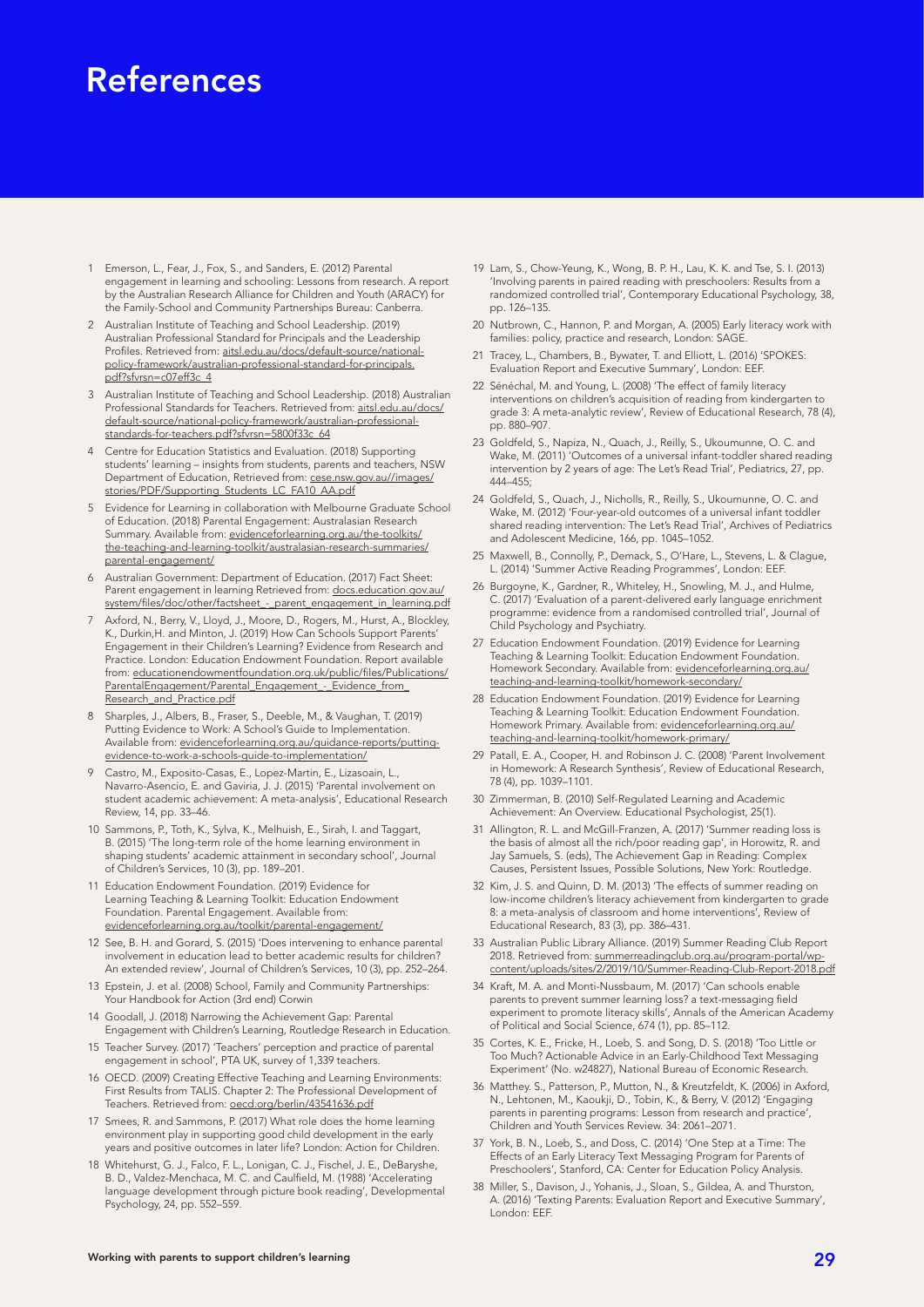# References

- 39 Hurwitz, L. B., Lauricella, A. R., Hanson, A., Raden, A. and Wartella, E. (2015) 'Supporting Head Start parents: impact of a text message intervention on parent-child activity engagement', Early Child Development and Care, 185 (9), pp. 1373–1389.
- 40 McWayne, C., Downer, J. T., Campos, R. and Harris, R. D. (2013) 'Father involvement during early childhood and its association with children's early learning: a meta-analysis', Early Education and Development, 24(6), 898–922.
- 41 Rogers, T. and Feller, A. (2018) 'Reducing Student Absences at Scale by Targeting Parents' Misbeliefs', Nature Human Behaviour, DOI: 10.1038/ s41562-018-0328-1.
- 42 Unpublished U.K. survey of parents,  $N = 1,210$ .
- 43 MacDonald, F. (2019). 'Evaluation of the School Breakfast Clubs Program' Victoria University. Retrieved from: [vu.edu.au/sites/default/files/evaluation-school-breakfast-clubs.pdf](https://www.vu.edu.au/sites/default/files/evaluation-school-breakfast-clubs.pdf)
- 44 Brotman, L. M., Dawson-McClure, S., Calzada, E. J., Huang, K. Y. Kamboukos, D., Palamar, J. J. and Petkova, E. (2013) 'Cluster (school) RCT of ParentCorps: impact on kindergarten academic achievement', Pediatrics, 131 (5), pp. e1521–e1529
- 45 Pears, K. C., Fisher, P. A., Kim, H. K., Bruce, J., Healey, C. V. and Yoerger, K. (2013) 'Immediate effects of a school readiness intervention for children in foster care', Early Education and Development, 24 (6), pp. 771–791
- 46 Furlong, M., McGilloway, S., Bywater, T., Hutchings, J., Smith, S. M. and Donnelly, M. (2012) 'Behavioural and cognitive‑behavioural group based parenting programmes for early‑onset conduct problems in children aged 3 to 12 years' (review), The Cochrane Collaboration: Wiley.
- 47 Axford, N., Lehtonen, M., Tobin, K., Kaoukji, D. and Berry, V. (2012) 'Engaging parents in parenting programs: lessons from research and practice', Children and Youth Services Review, 34 (10), 2061–2071.
- 48 Husain, F., Jabin, N., Haywood, S., Kasim, A. and Paylor, J. (2016) 'Parent Academy: Evaluation Report and Executive Summary', London: EEF.
- 49. O'Brien, L. M., Paratore, J. R., Leighton, C. M., Cassano, C. M., Krol‑Sinclair, B. and Green, J. G. (2014) 'Examining differential effects of a family literacy program on language and literacy growth of English language learners with varying vocabularies', Journal of Literacy Research, 46 (3), pp. 383–415.
- 50 Boag‑Munroe, G. and Evangelou, M. (2012) 'From hard to reach to how to reach: A systematic review of the literature on hard-to-reach families'. Research Papers In Education, 27 (2), pp. 209–239.
- 51 Astuto, J. and Allen, L. (2014) 'Improving School Readiness for Children Living in Urban Poverty Through Home‑Based Intervention' (unpublished).
- 52 Axford, N., Barlow, J., Coad, J., Schrader‑McMillan, A., Sonthalia, S., Toft, A., Wrigley, Z., Goodwin, A., Ohlson, C. and Bjornstad, G. (2015) 'The Best Start at Home: What Works to Improve the Quality of Parent‑Child Interactions from Conception to Age 5 Years? A Rapid Review of Interventions', London: Early Intervention Foundation.
- 53 Grindal, T., Bowne, J. B., Yoshikawa, H., Schindler, H. S., Duncan, G. J., Magnuson, K. and Shonkoff, J. P. (2016) 'The added impact of parenting education in early childhood education programs: A meta-analysis', Children and Youth Services Review, 70 (Nov), pp. 238–249.
- 54 Brotman, L. M., Dawson‑McClure, S., Kamboukos, D., Huang, K. Y., Calzada, E. J., Goldfeld, K. and Petkova, E. (2016) 'Effects of ParentCorps in prekindergarten on child mental health and academic performance: follow-up of a randomized clinical trial through 8 years of age', JAMA Pediatrics, 170 (12), pp. 1149–1155.
- 55 Sheridan, S. M., Witte, A. L., Holmes, S. R., Coutts, M. J., Dent, A. L., Kunz, G. M. and Wu, C. (2017) 'A randomized trial examining the effects of Conjoint Behavioral Consultation in rural schools: student outcomes and the mediating role of the teacher–parent relationship', Journal of School Psychology, 61 (April), pp. 33–53.
- 56 Durlak, J. A., Weissberg, R. P., Dymnicki, A. B., Taylor, R. D. and Schellinger, K. B. (2011) 'The impact of enhancing students' social and emotional learning: a meta-analysis of school-based universal interventions', Child Development, 82 (1), pp. 405–432;
- 57 Payton, J., Weissberg, R. P., Durlak, J. A., Dymnicki, A. B., Taylor, R. D., Schellinger, K. B. and Pachan, M. (2008) 'The Positive Impact of Social and Emotional Learning for Kindergarten to Eighth-Grade Students: Findings from Three Scientific Reviews', Chicago, IL: Collaborative for Academic, Social, and Emotional Learning.
- 58 Menting, A. T. A., de Castro, B. O. and Matthys, W. (2013) 'Effectiveness of the Incredible Years parent training to modify disruptive and prosocial child behavior: a meta-analytic review', Clinical Psychology Review 33, 901–913
- 59 Gardner, F., Montgomery, P. and Knerr, W. (2016) 'Transporting evidence-based parenting programs for child problem behavior (age 3–10) between countries: systematic review and meta‑analysis', Journal of Clinical Child and Adolescent Psychology 45 (6), 749–762.
- 60 Kaminski, J. W., Valle, L. A., Filene, J. H. and Boyle, C. L. (2008) 'A meta-analytic review of components associated with parent training program effectiveness', Journal of Abnormal Child Psychology 36 (4), 567–589.

All photos: Stock images